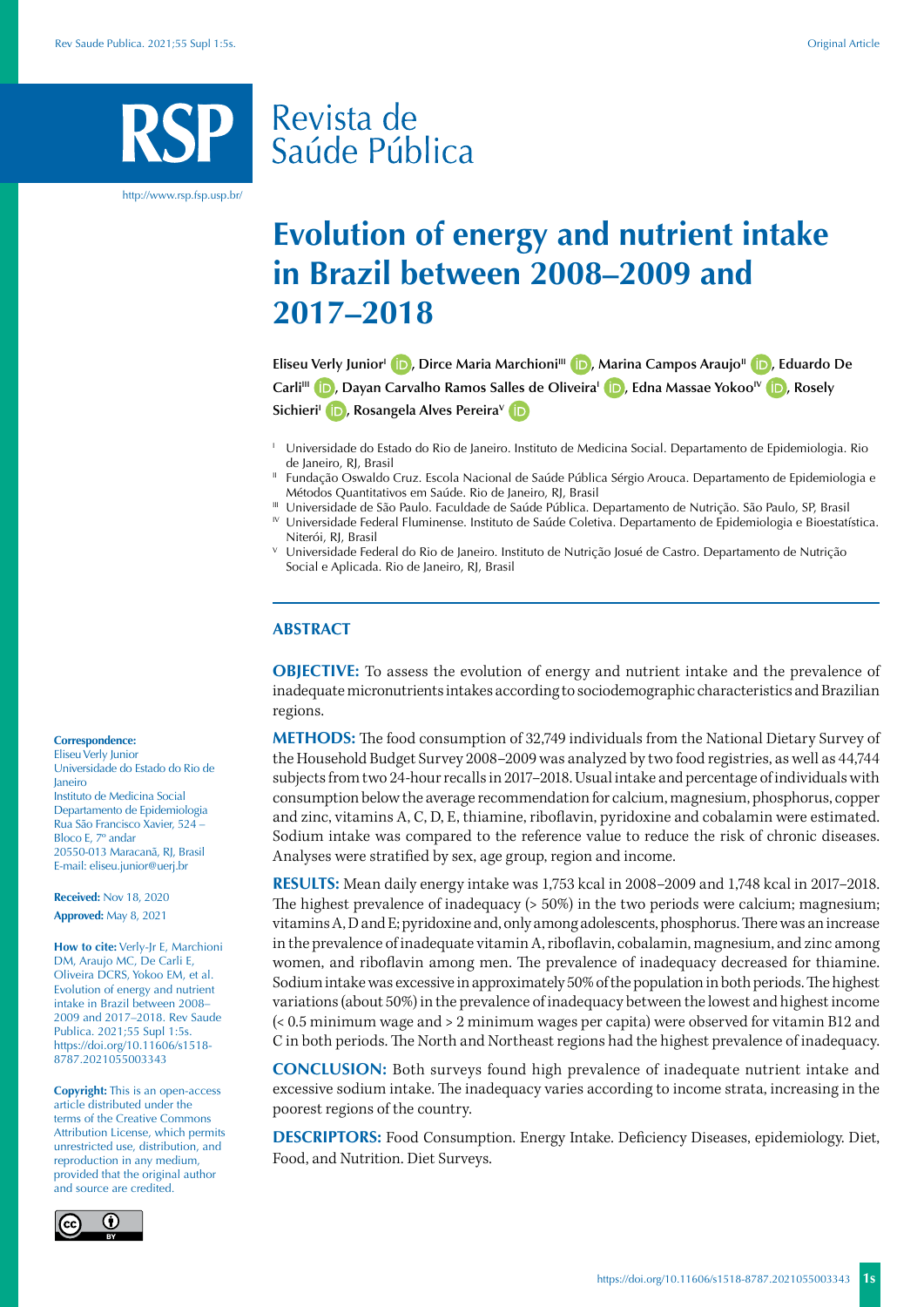# **INTRODUCTION**

The impact of low-quality diets on morbidity and mortality from chronic non-communicable diseases (NCDs) worldwide was greater than that of any other risk factor, including smoking, according to the Global Burden of Disease<sup>1</sup>. Malnutrition in low- and middleincome countries is often characterized by excess energy intake and micronutrient deficiencies, making it challenging to tackle the double burden of diseases generated by the coexistence of obesity and malnutrition, as well as other non-communicable diseases related to diet<sup>2</sup>.

Food security and nutrition are closely linked. Food insecurity is related to poor diet quality, which in turn is linked to manifestations of poor nutrition that increase the risk of malnutrition, overweight, and obesity<sup>2</sup>. In 2015, the countries of the United Nations, including Brazil, committed to the 17 Sustainable Development Goals (SDGs) of the 2030 Agenda. In SDG 2, goal 2.2 is to end all forms of malnutrition<sup>3</sup>. .

In Brazil, in 2019, 26% of the population over 18 years old was obese and about 60% overweight<sup>4</sup>. Between 2002–2003 and 2019, the proportion of obese in the population aged 20 years and over more than doubled, going from 12.2% to 26.8%4 . On the other hand, data from the Household Budget Survey showed that, in 2017–2018, of the 68.9 million households in Brazil, 36.7% (the equivalent of 25.3 million) were with some degree of food insecurity<sup>5</sup>. .

The beneficial effects of a healthy eating pattern derive from a cumulative and synergistic effect of nutrients from various food sources<sup>6</sup>. Vitamins and minerals are essential for humans and play an important role in a myriad of metabolic cycles supporting cellular actions. These effects include cardiovascular and bone health, as well as the structure and function of the nervous system<sup>7,8</sup> .

The analysis of a population's nutritional status and food consumption can follow several complementary approaches, covering nutrient intakes, food groups, and dietary patterns. The assessment of nutrient intake allows identifying the population groups in which there is a risk of inadequacy, both to plan actions and to analyze public policies already implemented, such as food fortification. Recommendations for nutrient intake aim to ensure that most of the population receives amounts meeting physiological needs<sup>9</sup>. .

In the National Dietary Survey (INA) carried out in 2008–2009<sup>10</sup>, the first to collect data on individual food consumption in Brazil, high prevalence of inadequacy were observed for vitamin E, vitamin D, calcium, vitamin A, magnesium, and vitamin C in adolescents, adults, and elderly of both sexes. In view of such result, this study aims to assess the evolution of energy and nutrient intake and the prevalence of inadequate micronutrient intakes among Brazilian adolescents, adults and elderly, according to sociodemographic characteristics and Brazilian regions.

# **METHODS**

Data from two National Dietary Surveys (INA) conducted in 2008–2009 and 2017–2018 were analyzed, as modules of the Household Budget Survey (POF). In both surveys, sampling was defined by clusters, in two stages: in the first, census tracts were drawn; in the second, were drawn households within each sector. Details about the sampling plan are found in other publications<sup>10,11</sup>.

The INA samples corresponded to 24.2% and 34.7% of the households sampled for the POF, totaling 13,569 households and 34,003 individuals in 2008–2009, and 20,112 households and 46,164 individuals in 2017–2018. All individuals aged 10 years or over in the selected households were invited to participate in the individual consumption module. Pregnant and lactating women were not considered in these analyses ( $n = 1,254$  in 2008–2009;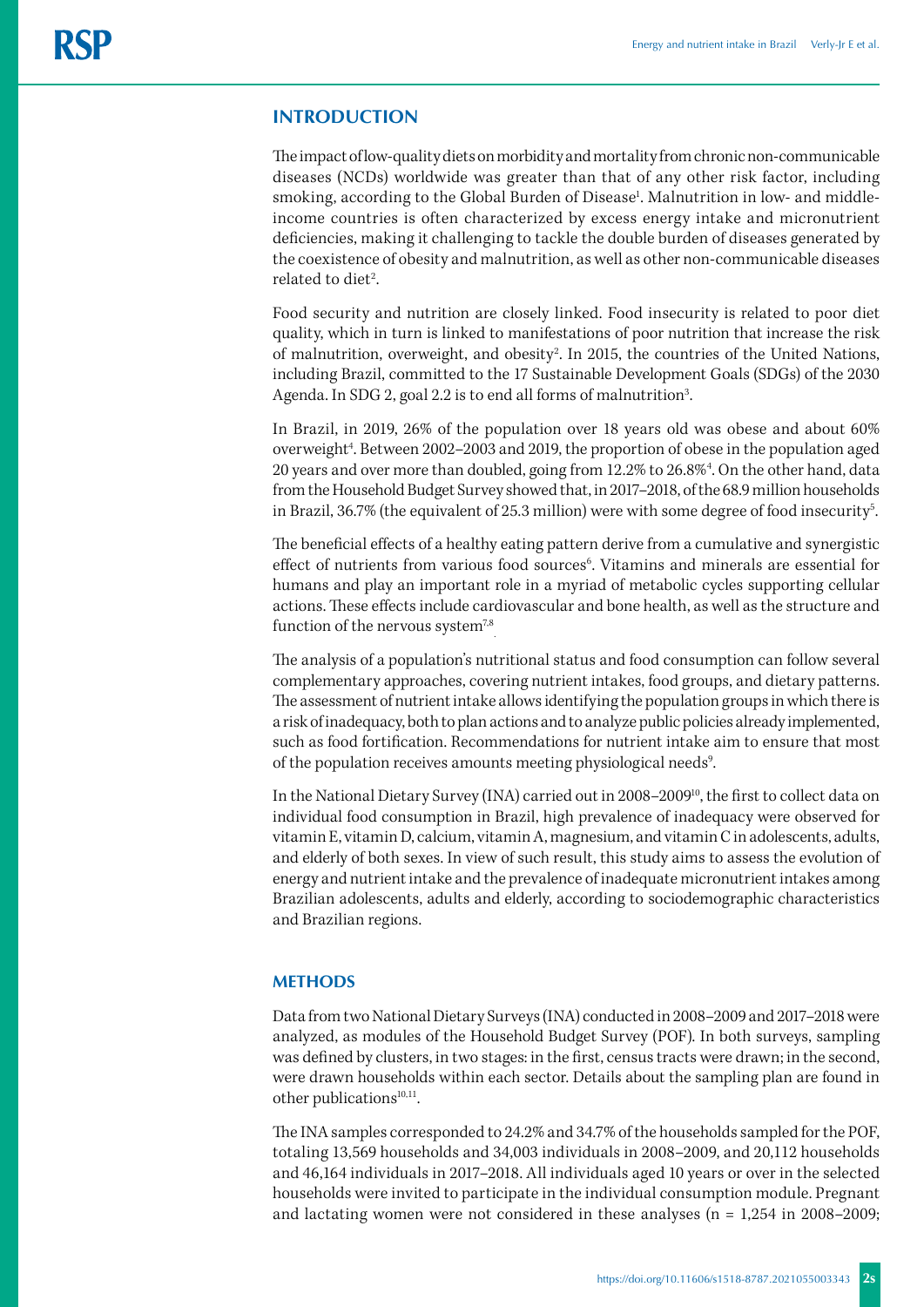n = 1,420 in 2017–2018), totaling 32,749 and 44,744 individuals in the first and second surveys, respectively.

### **Data Collection and processing**

In the 2008–2009 survey, food consumption data were obtained through a food record filled in by the resident on two non-consecutive days (97% responded the second record). Individuals were instructed to record in detail all the foods and beverages consumed, including the way of preparation, ingredients and quantities, preferably in household measures. Still in the households, research agents passed the information on food consumption to a specific program developed by the Brazilian Institute of Geography and Statistics (IBGE)<sup>11</sup>.

In the 2017–2018 survey, collection was performed using 24-hour recalls (R24h) applied on two non-consecutive days, in the same week in which household expenditure data were obtained (84% responded the second R24h). Subjects were asked to report all foods and beverages consumed the day before the two interviews, including a detailed description of the foods (ingredients, additions, preparation) and quantities. Interviews were structured according to the automated multiple-pass method <sup>12</sup>, using a software specifically designed for the survey for data collection, with 12 options of items that could be added to the food (olive oil, butter, margarine, mayonnaise, cheese, cream milk, sugar, honey, molasses, ketchup, mustard, and soy sauce).

To analyze the amount and nutritional composition of the additions, the type of reported additions was considered. Fat-based additions (olive oil, butter/margarine, mayonnaise, cheese, and sour cream), when reported, could add a maximum of 20% to the consumption, in grams, of the food to which they were added. The additions of sugar, honey, molasses, ketchup, mustard and soy sauce represented a maximum of 10% of the item's consumption. That is, if ketchup and mustard were added to a sandwich, each addition represents 5% of the sandwich's weight. Details on data collection, training, quality control and imputation can be found in the IBGE official publication<sup>10</sup>.

## **Nutritional Composition of Foods**

To convert the reported foods into amounts of energy and nutrients, the Brazilian Table of Food Composition (TBCA) v.7.0 was used in both surveys<sup>13</sup>. One should mention, however, the nutritional composition table changed between surveys. The justification for this change is due to the fact the TBCA describes nutritional data on Brazilian foods with the reliability ensured by the International Food Data System Network, of the Food and Agriculture Organization of the United Nations (FAO), which determines guidelines and criteria to be used in the generation, compilation, and use of food composition data<sup>14</sup>. Thus, to reduce the possibility of divergences in trend assessments and to allow for comparability, the TBCA was used in the energy and nutrient estimates of both surveys.

#### **Statistical Analysis**

Usual intake distribution of each nutrient was estimated using the National Cancer Institute (NCI) method, which applies a mixed-effect model after Box-Cox transformation of intake data15. Parameters (population mean, inter- and within-person variances, effects of the age group and sex variables, income and region, and the lambda of the Box-Cox transformation) are estimated and then used to create usual consumption distributions using Monte Carlo simulation.

Usual intake distributions were estimated for each age-sex group for which there are nutrient recommendation established. Prevalence of inadequacy was estimated using the EAR (estimated average requirement) method as a cutoff point, which represents the percentage of individuals with an intake below the estimated mean value of need for each age-sex group<sup>16</sup>.

Sodium intake was compared to the reference value for reducing the risk of chronic diseases (chronic disease risk reduction intakes), as proposed in the latest review of reference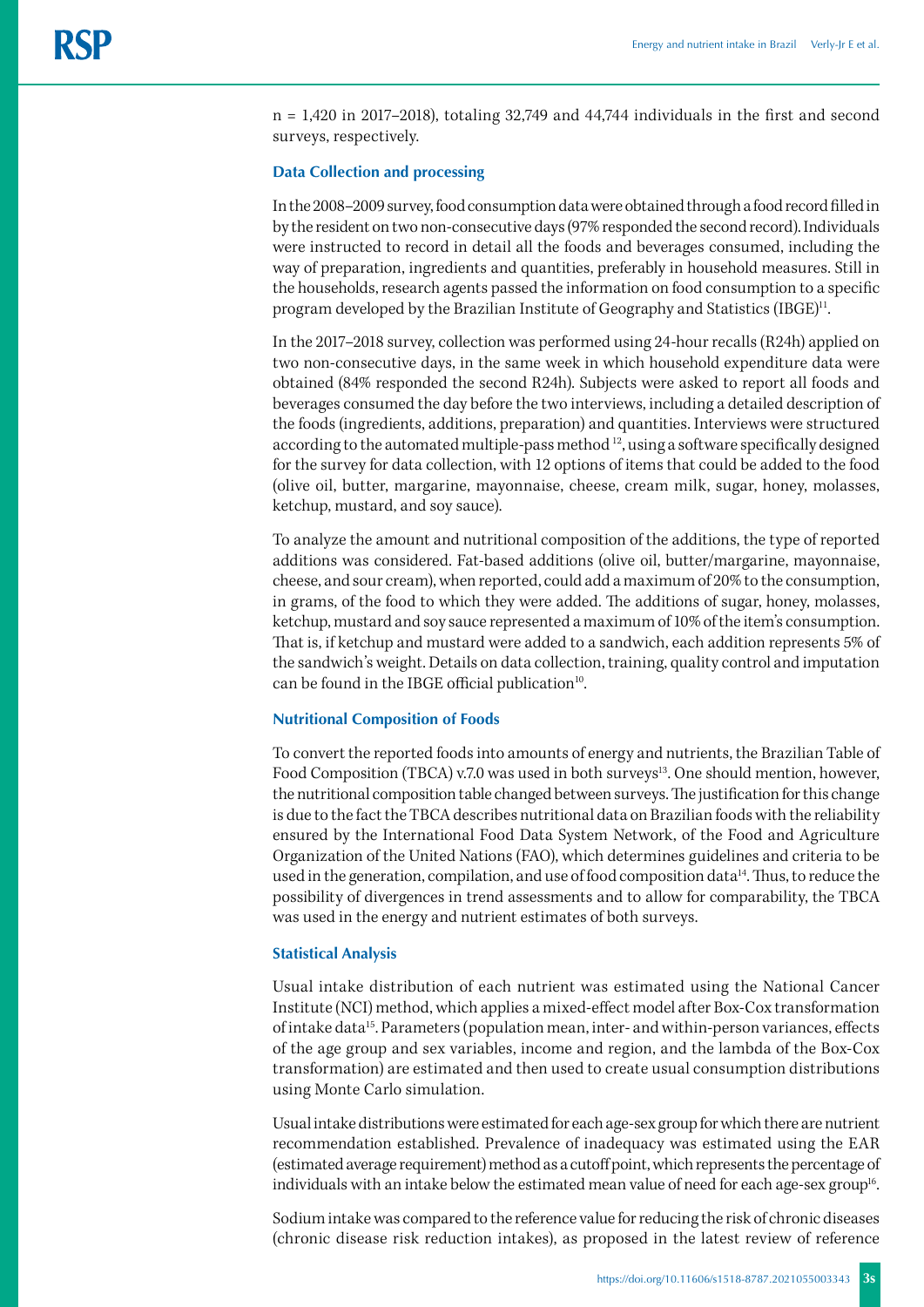values for sodium by the US Institute of Medicine<sup>17</sup>. From this reference, the percentage of population that should reduce sodium consumption to reduce the risk of chronic diseases is calculated. Considering the incompatibility between the preformed niacin composition in foods, available in the TBCA, with the EAR values expressed in niacin equivalents, prevalence of inadequacy was not calculated for this nutrient.

The prevalence of inadequacy was estimated for each age-sex group for which there are EAR established (9 to 13 years old, 14 to 18, 19 to 30, 31 to 50, 51 to 70, and 70 or more). Then, averages of the prevalence weighted by the expanded sample size of each age group were calculated, stratified into age groups corresponding to the life cycles: adolescents (10–18 years old), adults (19–59 years old), and elderly (60 years or more). The same procedure was used to compute overall prevalence by income strata and region of the country. For the income strata, per capita income of the families was used: less than 0.5, between 0.5 and 1, between 1 and 2, and greater than 2 minimum wages per capita. The minimum wage values on the reference dates of the surveys were: R\$ 415.00 (January 15, 2009) and R\$ 954.00 (January 15, 2018).

The 95% confidence intervals (95%CI) were calculated for the means and the prevalence of inadequacy using standard error corrected by sample design, estimated by the balanced repeated replication (BRR) technique, used in the NCI method. The 95%CI was used to compare the prevalence of inadequacy between sexes, age groups, income, regions of the country, and the two periods evaluated. Analyses were performed using the SAS software version 9.4.

# **RESULTS**

The mean (95%CI) daily energy intake were similar in the two surveys: 1,753 kcal (1,734–1,772) in 2008–2009 and 1,748 kcal (1,732–1,763) in 2017–2018. Among men, the mean caloric intake in 2008–2009 for adolescents, adults, and the elderly was 1,996 kcal (1,945–2,047), 1,969 kcal (1,940–1,998) and 1,680 kcal (1,633–1,726), respectively; and 1,969 kcal (1,927–2010), 2,018 kcal (1,993–2,044) and 1,708 kcal (1,669–1,747) in 2017–2018. Among women, the values were 1,753 kcal (1,716–1,798), 1,549 kcal (1,539–1,582) and 1,410 kcal (1,370–1,449) in 2008–2009; and 1,674 kcal (1,633–1,715), 1,549 kcal (1,530–1,568) and 1,409 kcal (1,381–1,437) in 2017–2018 for the same age groups, respectively.

A lower energy intake was observed among women and with increasing age in both surveys, with the exception of adult men, whose means did not differ from those of adolescents. However, in both surveys, adult men, when compared to other age groups and women, had the highest average intake for most micronutrients. There was a slight reduction (< 23%) among surveys in average intakes for most micronutrients, while increases in average intakes (4%–10%) occurred only among male adults for thiamine, and among adults of both sexes for vitamin E (Table 1).

Inadequate intakes above 50% of the individuals were observed for pyridoxine, vitamin A, and magnesium in all age groups and, in particular, for phosphorus among adolescents, thiamine among adults and the elderly in both surveys and, in 2017–2018, riboflavin among elderly men and adults of both sexes. Calcium, vitamin D, and vitamin E showed the greatest inadequacies in both surveys (> 85%) (Table 2).

The prevalence of inadequacy for most micronutrients was higher in 2017–2018 than in 2008–2009. The most important differences (> 10%) found in the female population were for riboflavin and zinc in all age groups, and riboflavin between adult and elderly men. Conversely, thiamine among elderly women and men of all ages, and copper among adult and elderly women and among adolescent and adult men were the only nutrients that showed a slight reduction (< 10 percentage points) in the prevalence of inadequacy over the period (Table 2).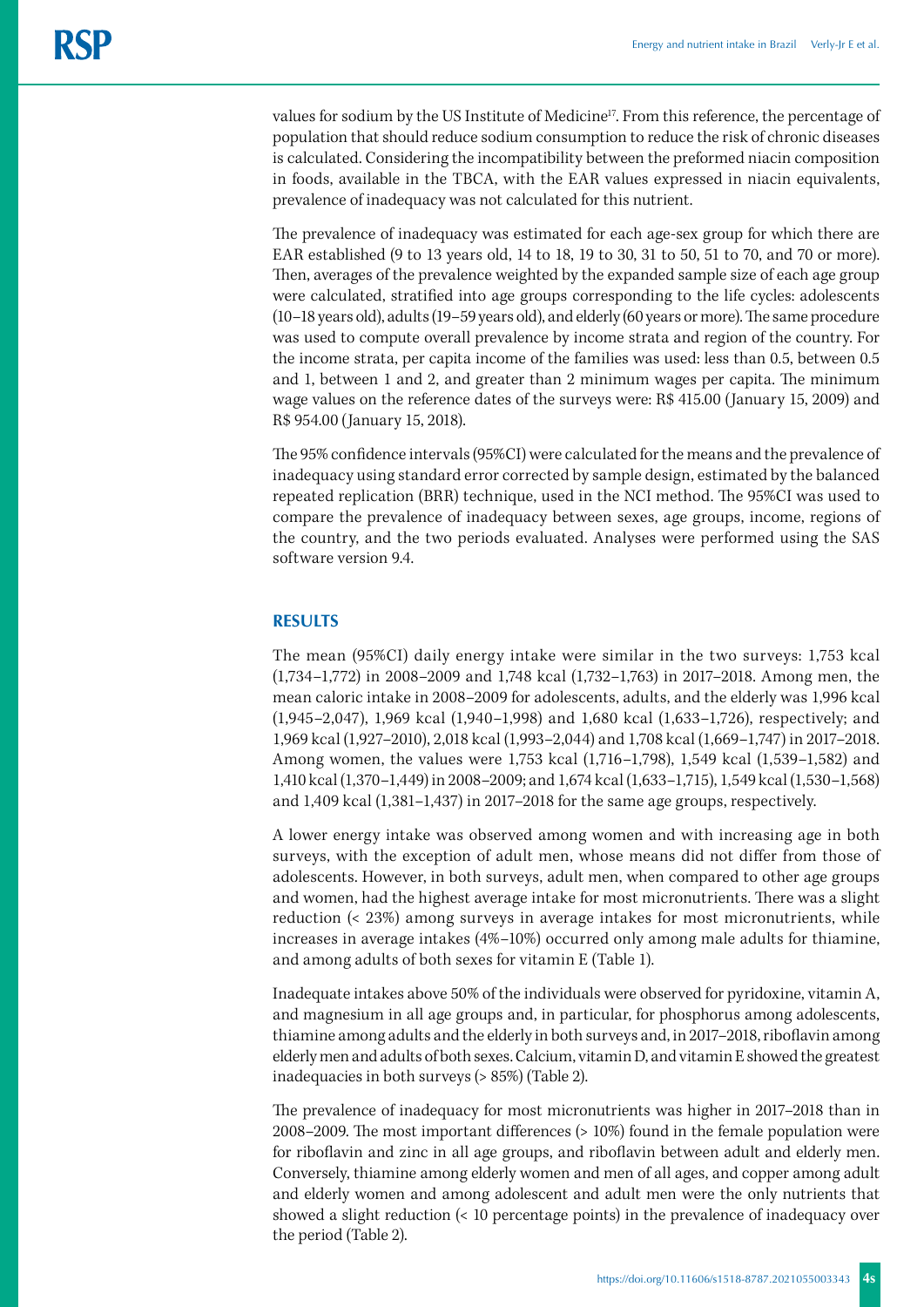|                                |                                  | <b>Adolescents</b>               |                                  | <b>Adults</b>                      | <b>Elderly</b>                   |                                  |  |
|--------------------------------|----------------------------------|----------------------------------|----------------------------------|------------------------------------|----------------------------------|----------------------------------|--|
| <b>Nutrients</b>               | 2008-2009                        | 2017-2018                        | 2008-2009                        | 2017-2018                          | 2008-2009                        | 2017-2018                        |  |
| Men                            |                                  |                                  |                                  |                                    |                                  |                                  |  |
| Calcium (mg)                   | 470.1<br>$(455.5 - 484.7)$       | 457.1<br>$(436.5 - 477.6)$       | 483.7<br>$(469.6 - 497.7)$       | 472.7<br>$(459.0 - 486.4)$         | 469.3<br>$(453.3 - 485.3)$       | 446.3<br>$(434.8 - 457.7)$       |  |
| Magnesium (mg)                 | 285.8<br>$(280.3 - 291.2)$       | 273.3<br>$(266.6 - 280.0)$       | 310.0<br>$(307.2 - 312.8)$       | 304.7<br>$(301.5 - 307.9)$         | 285.3<br>$(277.6 - 293.0)$       | 275.7<br>$(270.6 - 280.8)$       |  |
| Phosphorus (mg)                | 1,094.6<br>$(1,074.7-1,114.4)$   | 1,081.9<br>$(1,067.0 - 1096.8)$  | 1167.2<br>$(1147.3 - 1187.0)$    | 1,153.4<br>$(1, 144.9 - 1, 161.8)$ | 1,036.6<br>$(1,022.7-1,050.5)$   | 977.1<br>$(959.8 - 994.4)$       |  |
| Sodium (mg)                    | 2,784.4<br>$(2,706.2 - 2,862.5)$ | 2,805.5<br>$(2,745.6 - 2,865.5)$ | 2,910.9<br>$(2,866.9-2,954.8)$   | 2,961.0<br>$(2,922.1 - 2,999.8)$   | 2,462.1<br>$(2,369.4 - 2,554.7)$ | 2,472.8<br>$(2,396.8-2,548.8)$   |  |
| Potassium (mg)                 | 2,387.5<br>$(2,325.5 - 2,449.4)$ | 2,218.2<br>$(2,166.8-2,269.6)$   | 2,607.3<br>$(2,571.4-2,643.1)$   | 2,492.4<br>$(2,459.6-2,525.3)$     | 2,484.7<br>$(2,412.2-2,557.2)$   | 2,275.7<br>$(2,229.3-2,322.1)$   |  |
| Copper (mg)                    | $1.4(1.4-1.5)$                   | $1.4(1.4-1.5)$                   | $1.6(1.5-1.6)$                   | $1.6(1.5-1.6)$                     | $1.4(1.3-1.5)$                   | $1.4(1.4-1.4)$                   |  |
| $Zinc$ (mg)                    | $11.8(11.3-12.2)$                | $11.5(11.1 - 11.9)$              | $12.9(12.7-13.1)$                | $12.7(12.5-12.8)$                  | $11.5(11.2 - 11.9)$              | $10.9(10.8 - 11.0)$              |  |
| Vitamin A $(mcg)^a$            | 376.3<br>$(343.2 - 409.3)$       | 324.6<br>$(307.6 - 341.7)$       | 378.5<br>$(359.3 - 397.8)$       | 320.1<br>$(306.6 - 333.6)$         | 376.5<br>$(357 - 396.0)$         | 342.4<br>$(324.7 - 360.0)$       |  |
| Thiamine (mg)                  | $1.0(1.0-1.1)$                   | $1.1(1.1-1.2)$                   | $1.0(0.9-1.0)$                   | $1.1(1.1-1.1)$                     | $0.9(0.8-0.9)$                   | $0.9(0.9-1.0)$                   |  |
| Riboflavin (mg)                | $1.3(1.3-1.4)$                   | $1.2(1.2-1.3)$                   | $1.2(1.2-1.3)$                   | $1.1(1.1-1.1)$                     | $1.2(1.2 - 1.2)$                 | $1.1(1.1-1.1)$                   |  |
| Pyridoxine (mg)                | $0.8(0.8-0.8)$                   | $0.8(0.8-0.9)$                   | $0.8(0.7-0.8)$                   | $0.8(0.8-0.8)$                     | $0.6(0.6-0.7)$                   | $0.7(0.7-0.7)$                   |  |
| Cobalamin (mcg)                | $5.0(4.7-5.3)$                   | $4.1(3.9-4.4)$                   | $5.6(5.5-5.8)$                   | $4.6(4.5-4.7)$                     | $5.2(4.9-5.4)$                   | $3.9(3.8-4.0)$                   |  |
| Vitamin $D$ (mcg) <sup>b</sup> | $2.4(2.3-2.5)$                   | $2.0(1.9-2.0)$                   | $2.2(2.0-2.3)$                   | $1.7(1.6-1.7)$                     | $2.0(1.9-2.1)$                   | $1.5(1.5-1.5)$                   |  |
| Vitamin E $(mg)^c$             | $6.6(6.4 - 6.8)$                 | $6.7(6.6-6.9)$                   | $7.0(6.9 - 7.0)$                 | $7.3(7.2 - 7.5)$                   | $6.2(6.1 - 6.4)$                 | $6.4(6.3-6.6)$                   |  |
| Vitamin $C$ (mg)               | 124.0<br>$(119.2 - 128.8)$       | 117.1<br>$(108.2 - 126.0)$       | 131.4<br>$(127.9 - 134.9)$       | 119.8<br>$(117.2 - 122.4)$         | 126.0<br>$(118.9 - 133.0)$       | 116.5<br>$(107.0 - 126.0)$       |  |
| Niacin $(mg)^d$                | $15.6(14.9-16.2)$                | $17.3(16.3-18.4)$                | $18.6(18.0-19.2)$                | $19.7(19.1 - 20.3)$                | $15.5(14.6 - 16.3)$              | $15.8(15.0 - 16.6)$              |  |
| Women                          |                                  |                                  |                                  |                                    |                                  |                                  |  |
| Calcium (mg)                   | 447.2<br>$(435.4 - 458.9)$       | 406.6<br>$(379.2 - 434.1)$       | 429.4<br>$(419.7 - 439.2)$       | 398.7<br>$(394.1 - 403.2)$         | 451.3<br>$(425.5 - 477.1)$       | 429.3<br>$(418.5 - 440.0)$       |  |
| Magnesium (mg)                 | 244.3<br>$(238.9 - 249.7)$       | 229.7<br>$(224.2 - 235.2)$       | 240.8<br>$(238.9 - 242.7)$       | 232.8<br>$(229.1 - 236.6)$         | 232.4<br>$(229.9 - 234.9)$       | 225.5<br>$(221.9 - 229.1)$       |  |
| Phosphorus (mg)                | 977.1<br>$(962.4 - 991.7)$       | 924.6<br>$(889.9 - 959.3)$       | 928.9<br>$(923.1 - 934.7)$       | 878.9<br>$(861.3 - 896.6)$         | 877.3<br>$(866.2 - 888.3)$       | 811.2<br>$(802.3 - 820.1)$       |  |
| Sodium (mg)                    | 2,408.6<br>$(2,344.3 - 2472.8)$  | 2,349.7<br>$(2,293.8-2,405.7)$   | 2,227<br>$(2, 193.6 - 2, 260.5)$ | 2,180.2<br>$(2, 151.7 - 2, 208.7)$ | 1,983.3<br>$(1,917.3 - 2,049.3)$ | 1,921.2<br>$(1,878.0 - 1,964.4)$ |  |
| Potassium (mg)                 | 2,100.3<br>$(2,052.8 - 2147.7)$  | 1,906.2<br>$(1,863.0 - 1,949.4)$ | 2,140.5<br>$(2,111.4-2,169.6)$   | 1,972.3<br>$(1,948.7-1,996.0)$     | 2,109.0<br>$(2,057.3 - 2,160.8)$ | 1,948.3<br>$(1,911.5-1,985.1)$   |  |
| Copper (mg)                    | $1.2(1.2-1.3)$                   | $1.2(1.2 - 1.2)$                 | $1.2(1.2 - 1.2)$                 | $1.2(1.2 - 1.2)$                   | $1.1(1.1-1.2)$                   | $1.2(1.1-1.2)$                   |  |
| $Zinc$ (mg)                    | $10.2(9.9-10.5)$                 | $9.6(9.4 - 9.8)$                 | $10.1(10.0-10.2)$                | $9.5(9.3-9.7)$                     | $9.5(9.2 - 9.8)$                 | $8.6(8.4 - 8.8)$                 |  |
| Vitamin A $(mcg)^a$            | 400.2<br>$(359.9 - 440.5)$       | 319.6<br>$(289.5 - 349.8)$       | 410.4<br>$(384.6 - 436.1)$       | 342.2<br>$(325.9 - 358.6)$         | 450.8<br>$(429.3 - 472.4)$       | 412<br>$(399.8 - 424.3)$         |  |
| Thiamine (mg)                  | $1.0(0.9-1.0)$                   | $1.0(1.0-1.0)$                   | $0.8(0.8-0.9)$                   | $0.9(0.8-0.9)$                     | $0.8(0.7-0.8)$                   | $0.8(0.8-0.8)$                   |  |
| Riboflavin (mg)                | $1.2(1.2-1.3)$                   | $1.1(1.0-1.1)$                   | $1.2(1.1-1.2)$                   | $1.0(0.9-1.0)$                     | $1.2(1.1-1.2)$                   | $1.0(1.0-1.0)$                   |  |
| Pyridoxine (mg)                | $0.8(0.7-0.8)$                   | $0.7(0.7-0.7)$                   | $0.7(0.6 - 0.7)$                 | $0.6(0.6-0.6)$                     | $0.6(0.5-0.6)$                   | $0.6(0.6-0.6)$                   |  |
| Cobalamin (mcg)                | $4.7(4.2 - 5.3)$                 | $3.8(3.5-4.0)$                   | $4.6(4.5-4.8)$                   | $3.6(3.5-3.7)$                     | $4.4(4.3-4.6)$                   | $3.3(3.3-3.4)$                   |  |
| Vitamin D (mcg) <sup>b</sup>   | $2.2(2.1-2.4)$                   | $1.8(1.6-1.9)$                   | $1.8(1.8-1.9)$                   | $1.4(1.4-1.5)$                     | $1.8(1.6 - 2.0)$                 | $1.3(1.3-1.3)$                   |  |
| Vitamin E $(mg)^c$             | $5.8(5.6 - 6.0)$                 | $5.8(5.4 - 6.1)$                 | $5.5(5.4 - 5.6)$                 | $5.9(5.7 - 6.1)$                   | $5.3(5.3 - 5.4)$                 | $5.5(5.3 - 5.6)$                 |  |
| Vitamin C (mg)                 | 128.0<br>$(120.7 - 135.2)$       | 126.0<br>$(117.6 - 134.4)$       | 134.6<br>$(131.7 - 137.6)$       | 120.6<br>$(117.6 - 123.6)$         | 133.5<br>$(122.4 - 144.7)$       | 128.9<br>$(121.2 - 136.6)$       |  |
| Niacin (mg) <sup>d</sup>       | $13.8(13.2 - 14.3)$              | $14.6(13.7-15.4)$                | $13.7(13.4 - 14.0)$              | $14.4(14.0-14.8)$                  | $12.6(12.0-13.2)$                | $13.0(12.4 - 13.5)$              |  |

Table 1. Mean (95%CI) micronutrient intakes among adolescents, adults, and the elderly in the National Dietary Surveys, 2008–2009 and 2017–2018.

<sup>a</sup> Retinol activity equivalent (RAE).

b Ergocalciterol (D2) + cholecalciferol (D3).

c Total alpha-tocopherol.

d Preformed Niacin.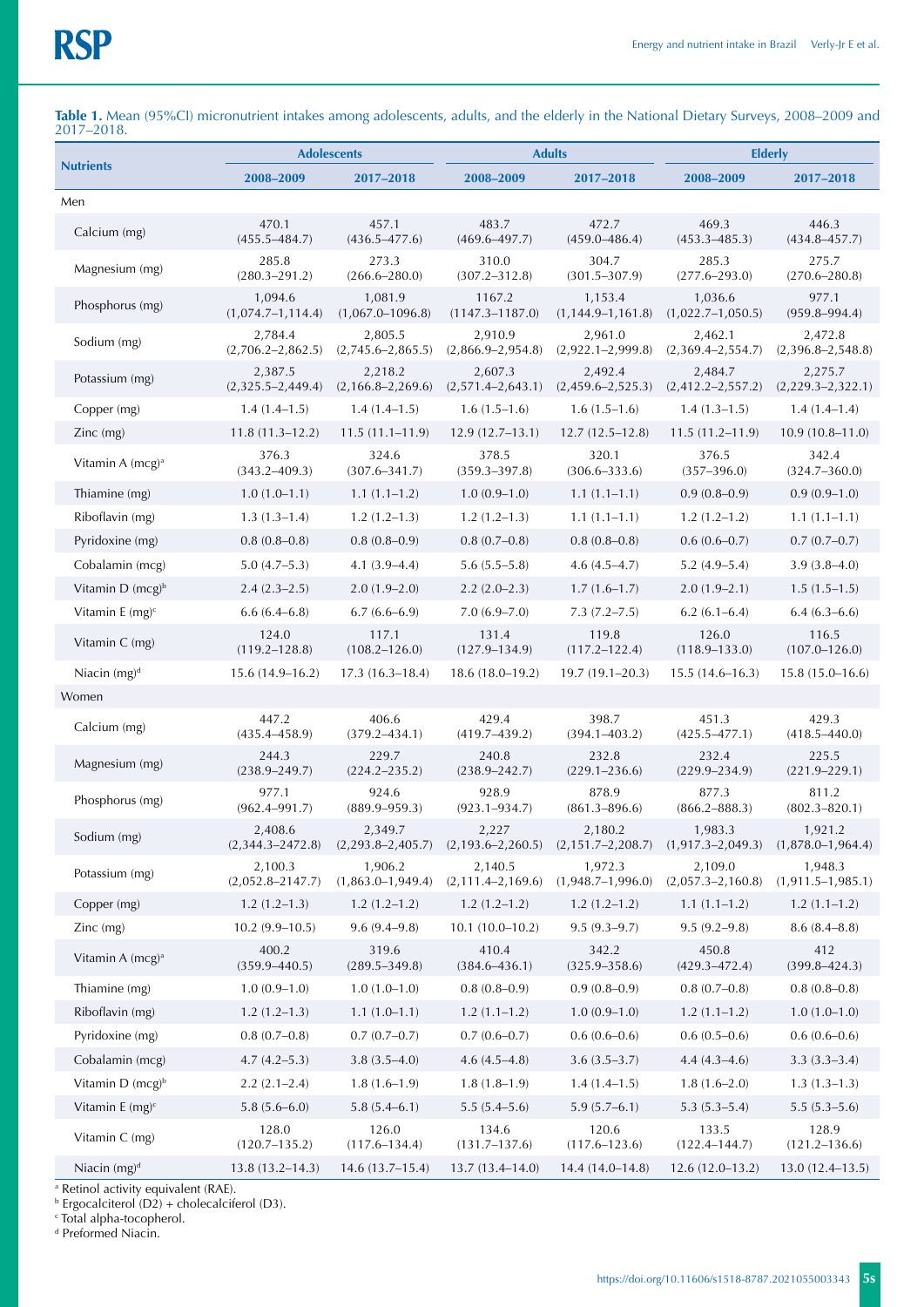In 2008–2009, the percentage of individuals whose sodium intake should be lowered to reduce the risk of chronic disease was, among men, 75% (72%–78%) in adolescents, 71% (70%–72%) in adults, and 52% (47%–56%) in the elderly. Among women, these percentages were 61% (59%–63%), 41% (39%–43%), and 29% (28%–30%), respectively. In 2017–2018, the percentages were, for men, 78% (76%–80%) in adolescents, 74% (73%–75%) in adults, and 52% (50%–54%) in the elderly. Among women, they were 59% (56%–61%), 39% (36%–41%), and 25% (24%–27%), respectively.

Both in 2008–2009 (Tables 3 and 4) and 2017–2018 (Tables 5 and 6), there was a reduction in the prevalence of inadequacy of micronutrients with the increase in average per capita income. In the last survey, except for copper, magnesium, and vitamin D among the elderly, and vitamin E among adolescent women, significant differences were observed between the lowest and highest income levels (< 0.5 *vs* > 2 minimum wages), being the most expressive (> 15 percentage points) for vitamin C, vitamin A, riboflavin, and thiamine at all ages, phosphorus and pyridoxine among adolescents, and calcium among adult men (Tables 5 and 6).

| Table 2. Prevalence (95%Cl) of inadequate micronutrient intakes among adolescents, adults, and the elderly in the National Dietary |  |  |  |
|------------------------------------------------------------------------------------------------------------------------------------|--|--|--|
| Surveys, 2008–2009 and 2017–2018.                                                                                                  |  |  |  |

|                                |                     | <b>Adolescents</b>  | <b>Adults</b>       |                     | <b>Elderly</b>      |                     |
|--------------------------------|---------------------|---------------------|---------------------|---------------------|---------------------|---------------------|
| <b>Nutrients</b>               | 2008-2009           | 2017-2018           | 2008-2009           | 2017-2018           | 2008-2009           | 2017-2018           |
| Men                            |                     |                     |                     |                     |                     |                     |
| Calcium (mg)                   | 97.4 (96.9–97.9)    | 98.1 (97.9-98.4)    | 89.1 (88.0-90.2)    | $91.0(90.1 - 91.8)$ | 92.4 (91.0-93.8)    | 94.4 (93.6-95.1)    |
| Magnesium (mg)                 | $50.2(48.5 - 52.0)$ | 54.2 (51.2-57.2)    | $66.1(65.2 - 67.1)$ | $69.2(67.9 - 70.5)$ | 77.0 (74.4–79.5)    | $80.5(78.7 - 82.3)$ |
| Phosphorus (mg)                | $50.3(47.8 - 52.8)$ | 51.8 (49.9-53.7)    | $2.8(2.3-3.4)$      | $2.1(1.8-2.5)$      | 6.5(5.7–7.4)        | $6.9(6.4 - 7.5)$    |
| Copper (mg)                    | $3.1(2.7-3.6)$      | $2.1(1.7-2.4)$      | $3.7(3.2 - 4.1)$    | $2.4(2.1-2.7)$      | $6.4(4.7 - 8.1)$    | $4.5(4.0 - 5.0)$    |
| $Zinc$ (mg)                    | $16.5(13.9-19.0)$   | $17.5(14.7-20.3)$   | $22.4(21.1-23.6)$   | 23.5 (22.4-24.7)    | 33.5 (30.8-36.1)    | 39.0 (37.7-40.2)    |
| Vitamin A (mcg) <sup>a</sup>   | 78.8 (75.4-82.3)    | 83.5 (81.1-85.9)    | 84.7 (82.9-86.4)    | 89.3 (88.4-90.2)    | 84.7 (82.9-86.6)    | $87.5(86.1 - 89.0)$ |
| Thiamine (mg)                  | 41.1 (38.1-44.1)    | 32.0 (29.7-34.4)    | 59.8 (56.8–62.8)    | $51.8(50.9 - 52.7)$ | 70.0 (68.1-72.0)    | $63.6(61.8 - 65.4)$ |
| Riboflavin (mg)                | $31.4(26.7-36.0)$   | 36.6 (34.3–38.9)    | 45.9 (43.9–47.8)    | 55.0 (54.1–55.9)    | $47.9(45.2 - 50.5)$ | 57.9 (56.9–58.8)    |
| Pyridoxine (mg)                | $70.2(68.6 - 71.8)$ | $68.8(65.7 - 72.0)$ | $81.5(77.9 - 85.0)$ | 82.3 (80.5-84.0)    | 95.9 (94.5-97.2)    | 95.0 (94.3-95.7)    |
| Cobalamin (mcg)                | $6.2(4.3 - 8.1)$    | $7.7(6.4 - 9.1)$    | $5.5(4.3-6.6)$      | $7.2(6.2 - 8.1)$    | $7.9(6.2 - 9.6)$    | $13.3(11.9 - 14.7)$ |
| Vitamin D (mcg) <sup>b</sup>   | 99.4 (99.2-99.6)    | 99.8 (99.8-99.9)    | 99.6 (99.4-99.8)    | 99.9 (99.9-100)     | 99.7 (99.6-99.9)    | 100 (99.9-100.0)    |
| Vitamin E $(mg)^c$             | $90.6(89.5-91.7)$   | 89.1 (87.4-90.8)    | 93.6 (93.0-94.1)    | 91.6 (90.4-92.8)    | 96.1 (95.3-96.8)    | 95.3 (94.2-96.3)    |
| Vitamin C (mg)                 | 33.2 (31.7-34.6)    | 34.5 (30.0-38.9)    | 43.7 (42.8-44.6)    | $47.5(45.8 - 49.2)$ | 45.3 (42.8-47.8)    | $48.7(46.2 - 51.3)$ |
| Women                          |                     |                     |                     |                     |                     |                     |
| Calcium (mg)                   | 98.0 (97.6-98.3)    | 99.0 (98.5-99.4)    | 93.7 (93.1-94.3)    | 96.1 (95.8-96.5)    | 97.5 (96.9-98.1)    | 98.5 (98.3-98.6)    |
| Magnesium (mg)                 | $57.8(54.2 - 61.4)$ | $64.7(62.5 - 66.9)$ | 64.1 (63.3–64.9)    | 68.8 (66.9-70.7)    | $69.1(68.0 - 70.1)$ | 73.0 (71.8–74.1)    |
| Phosphorus (mg)                | $64.0(62.2 - 65.7)$ | $71.1(66.8 - 75.3)$ | $11.5(10.8-12.2)$   | $12.8(12.0-13.6)$   | $15.0(14.1 - 15.9)$ | $18.7(17.2 - 20.1)$ |
| Copper (mg)                    | $7.3(6.3-8.3)$      | $6.6(5.9 - 7.2)$    | $13.1(12.0-14.3)$   | $10.6(9.9 - 11.3)$  | $15.0(13.8 - 16.3)$ | $11.9(10.3-13.5)$   |
| $Zinc$ (mg)                    | 21.1 (18.8-23.4)    | 25.6 (23.7-27.5)    | $18.1(17.1 - 19.1)$ | $22.2(20.7-23.8)$   | 23.0 (20.2-25.7)    | 31.4 (29.2-33.7)    |
| Vitamin A (mcg) <sup>a</sup>   | $69.2(64.9 - 73.4)$ | 78.9 (75.3–82.5)    | 72.4 (69.7–75.1)    | $80.1(78.5 - 81.6)$ | $68.0(65.7 - 70.3)$ | 72.3 (71.1–73.6)    |
| Thiamine (mg)                  | 42.5 (40.2-44.8)    | $40.8(39.3 - 42.3)$ | $63.5(62.4 - 64.6)$ | $61.8(60.6 - 63.1)$ | $70.2(67.3 - 73.1)$ | $66.5(65.8 - 67.2)$ |
| Riboflavin (mg)                | $27.1(22.2 - 31.9)$ | $40.2(34.4 - 46.1)$ | 36.6 (34.5–38.6)    | 51.4 (50.0–52.8)    | 36.6 (32.6–40.6)    | 46.2 (44.7–47.8)    |
| Pyridoxine (mg)                | 71.2 (68.6-73.8)    | 75.8 (72.6-78.9)    | 89.5 (87.8-91.3)    | 91.8 (91.1-92.5)    | 96.4 (95.1-97.8)    | 96.7 (96.2-97.2)    |
| Cobalamin (mcg)                | $7.6(4.4-10.8)$     | $11.4(7.6-15.3)$    | $10.9(9.2 - 12.5)$  | $17.1(15.5 - 18.8)$ | $12.6(11.1 - 14.0)$ | $21.3(18.2 - 24.4)$ |
| Vitamin $D$ (mcg) <sup>b</sup> | 99.5 (99.3-99.6)    | 99.9 (99.8-100.0)   | 99.8 (99.7-99.9)    | 100.0 (99.9-100)    | 99.8 (99.6-100.0)   | 100.0 (100.0-100.0) |
| Vitamin $E$ (mg) <sup>c</sup>  | 94.1 (93.2-94.9)    | 93.9 (92.1-95.6)    | 98.1 (97.9-98.4)    | 97.0 (96.1-97.8)    | 98.4 (98.2-98.6)    | 98.0 (97.4-98.6)    |
| Vitamin C (mg)                 | 29 (26.3-31.7)      | 29.4 (25.7-33.1)    | 34.4 (33.5–35.2)    | 38.5 (37.1-39.9)    | 34.7 (31.6-37.9)    | 35.7 (32.9-38.6)    |

a Retinol activity equivalent (RAE).

b Ergocalciterol (D2) + cholecalciferol (D3).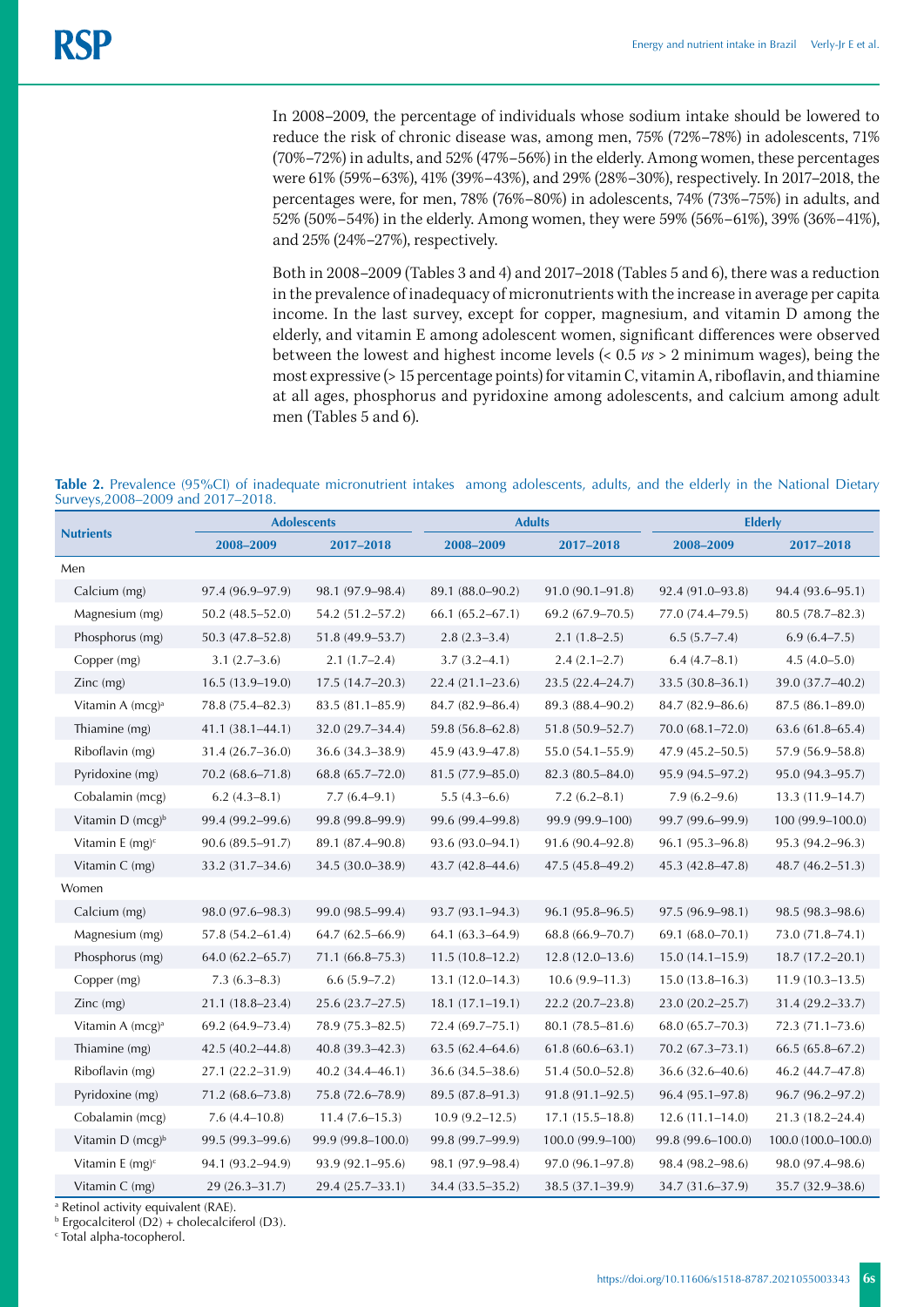**Table 3.** Prevalence (95%CI) of inadequate micronutrient intakes among men according to per capita household income in the National Dietary Survey 2008–2009.

|                                |               | Per capita income                   |                                       |                                       |                                    |  |
|--------------------------------|---------------|-------------------------------------|---------------------------------------|---------------------------------------|------------------------------------|--|
| <b>Nutrients</b>               | Age group     | $< 0.5$ SM                          | $0.5-1$ MW                            | $1-2$ MW                              | > 2 MW                             |  |
|                                |               | % $(95\%$ CI)                       | % $(95\%$ CI)                         | $% (95\% CI)$                         | % $(95\%$ CI)                      |  |
| Calcium (mg)                   |               |                                     |                                       |                                       |                                    |  |
|                                | Adolescents   | 99.3 (98.9-99.6)                    | $98.5(98.3 - 98.8)$                   | $97.2(96.4 - 98.0)$                   | $92.4(90.9 - 94.0)$                |  |
|                                | <b>Adults</b> | $96.7(96.1 - 97.3)$                 | 94.2 (93.8-94.7)                      | $90.7(89.6 - 91.8)$                   | $80.7(78.5 - 83.0)$                |  |
|                                | Elderly       | 98.4 (97.9-98.9)                    | $96.8(96.1 - 97.4)$                   | 95.1 (94.5-95.7)                      | $87.4(85.1 - 89.7)$                |  |
| Magnesium (mg)                 |               |                                     |                                       |                                       |                                    |  |
|                                | Adolescents   | $50.0(45.2 - 54.8)$                 | $51.0(48.1 - 53.9)$                   | 48.1 (45.6–50.5)                      | $53.3(50.3 - 56.2)$                |  |
|                                | Adults        | $71.1(69.1 - 73.1)$                 | $65.3(62.8 - 67.7)$                   | $63.6(62.5 - 64.7)$                   | 66.6 (64.4–68.9)                   |  |
|                                | Elderly       | 81.4 (77.0-85.9)                    | 76.4 (72.4-80.4)                      | 76.1 (72.3-79.9)                      | 77.6 (76.1-79.0)                   |  |
| Phosphorus (mg)                | Adolescents   |                                     |                                       |                                       |                                    |  |
|                                | Adults        | $62.2(60.0-64.3)$<br>$5.6(4.9-6.3)$ | $50.3(48.1 - 52.6)$<br>$3.3(2.4-4.2)$ | $45.4(42.6 - 48.1)$<br>$2.5(2.1-3.0)$ | 36.1 (33.5–38.7)<br>$1.5(1.1-1.9)$ |  |
|                                | Elderly       | $13.4(10.8 - 16.1)$                 | $8.2(6.7-9.7)$                        | $7.2(5.6 - 8.7)$                      | $4.1(3.6-4.6)$                     |  |
| Copper (mg)                    |               |                                     |                                       |                                       |                                    |  |
|                                | Adolescents   | $3.6(2.7-4.4)$                      | $2.9(2.5-3.4)$                        | $2.7(2.1 - 3.3)$                      | $3.5(3.0-3.9)$                     |  |
|                                | Adults        | $4.6(3.7-5.5)$                      | $3.3(2.9-3.8)$                        | $3.3(2.7-4.0)$                        | $3.7(3.1 - 4.4)$                   |  |
|                                | Elderly       | $8.4(5.5 - 11.4)$                   | $6.0(4.2 - 7.7)$                      | $6.4(4.0 - 8.8)$                      | $6.3(5.0 - 7.5)$                   |  |
| Zinc (mg)                      |               |                                     |                                       |                                       |                                    |  |
|                                | Adolescents   | $21.4(16.2 - 26.6)$                 | $15.3(13.9 - 16.7)$                   | $14.0(12.1 - 16.0)$                   | $14.0(12.6 - 15.4)$                |  |
|                                | <b>Adults</b> | $30.3(28.2 - 32.4)$                 | $22.1(19.7-24.5)$                     | 20.8 (19.7–22.0)                      | 20.1 (18.2-22.0)                   |  |
|                                | Elderly       | 44.4 (40.4-48.4)                    | 34.0 (31.3-36.7)                      | 34.3 (31.6-37.0)                      | 31.0 (26.6-35.4)                   |  |
| Vitamin A (mcg) <sup>a</sup>   |               |                                     |                                       |                                       |                                    |  |
|                                | Adolescents   | 87.0 (82.1-91.9)                    | 81.6 (79.0–84.3)                      | 76.0 (73.8–78.2)                      | $61.6(58.7 - 64.6)$                |  |
|                                | Adults        | 95.2 (93.4–96.9)                    | $90.2 (88.7 - 91.7)$                  | 86.6 (84.7-88.4)                      | 73.9 (70.9–76.9)                   |  |
|                                | Elderly       | 96.1 (93.9-98.2)                    | 92.3 (90.6-93.9)                      | 88.8 (87.5-90.2)                      | 77.1 (74.3-79.9)                   |  |
| Thiamine (mg)                  |               |                                     |                                       |                                       |                                    |  |
|                                | Adolescents   | $52.8(45.3 - 60.3)$                 | 41.6 (38.6–44.6)                      | 34.5 (32.6–36.5)                      | 28.5 (25.9–31.1)                   |  |
|                                | <b>Adults</b> | 78.0 (74.9-81.0)                    | $64.4(60.9 - 67.8)$                   | $57.9(55.8 - 60.0)$                   | 49.6 (43.9–55.2)                   |  |
|                                | Elderly       | 87.8 (84.4-91.3)                    | 77.2 (74.4-80.1)                      | $72.0 (68.0 - 76.0)$                  | $62.8(59.9 - 65.8)$                |  |
| Riboflavin (mg)                |               |                                     |                                       |                                       |                                    |  |
|                                | Adolescents   | $42.8(35.6 - 50.0)$                 | $30.6(26.3 - 34.9)$                   | $25.5(22.8 - 28.3)$                   | $20.1(17.7-22.6)$                  |  |
|                                | Adults        | $65.7(61.1 - 70.2)$                 | 49.3 (46.9–51.7)                      | $43.8(42.3 - 45.2)$                   | 35.7 (32.9–38.6)                   |  |
|                                | Elderly       | $71.3(68.1 - 74.5)$                 | 54.9 (50.9-58.9)                      | 49.9 (47.7-52.2)                      | 39.8 (36.1-43.6)                   |  |
| Pyridoxine (mg)                |               |                                     |                                       |                                       |                                    |  |
|                                | Adolescents   | $81.5(78.1 - 84.8)$                 | $71.3(69.1 - 73.4)$                   | $64.6(62.3 - 67.0)$                   | 55.2 (52.7-57.6)                   |  |
|                                | Adults        | $92.9(91.1 - 94.6)$                 | $85.1(82.1 - 88.1)$                   | 81.4 (77.9-84.8)                      | 73.6 (68.2-79.0)                   |  |
|                                | Elderly       | 99.5 (99.2-99.8)                    | 97.8 (97.2-98.5)                      | 97.0 (96.3-97.8)                      | 94.0 (92.5-95.6)                   |  |
| Cobalamin (mcg)                |               |                                     |                                       |                                       |                                    |  |
|                                | Adolescents   | $7.6(5.2 - 9.9)$                    | $6.6(4.7 - 8.5)$                      | $5.4(3.9 - 7.0)$                      | $3.8(2.6-4.9)$                     |  |
|                                | Adults        | $8.1(6 - 10.3)$                     | $6.4(5.1 - 7.8)$                      | $5.5(4.4-6.7)$                        | $3.5(2.5-4.6)$<br>$5.3(3.5 - 7.1)$ |  |
| Vitamin $D$ (mcg) <sup>b</sup> | Elderly       | $12.8(10.9 - 14.6)$                 | $9.8(7.7-12)$                         | $9.2(7.7-10.7)$                       |                                    |  |
|                                | Adolescents   | 99.5 (99.3-99.7)                    | 99.5 (99.4-99.6)                      | 99.3 (99.1-99.6)                      | 98.9 (98.5-99.2)                   |  |
|                                | Adults        | 99.7 (99.6-99.9)                    | 99.7 (99.5-99.8)                      | 99.7 (99.5–99.8)                      | 99.3 (99.0-99.7)                   |  |
|                                | Elderly       | 99.9 (99.7-100)                     | 99.8 (99.7-100)                       | 99.7 (99.6–99.9)                      | 99.6 (99.3-99.9)                   |  |
| Vitamin $E$ (mg) <sup>c</sup>  |               |                                     |                                       |                                       |                                    |  |
|                                | Adolescents   | $91.5(89.2 - 93.7)$                 | $90.3(89.2 - 91.4)$                   | 89.8 (88.6-91.1)                      | 90.1 (89.3-90.9)                   |  |
|                                | Adults        | 95.3 (94.7-95.8)                    | 93.3 (92.0-94.6)                      | 93.4 (93.2-93.7)                      | 93.1 (92.1-94.1)                   |  |
|                                | Elderly       | 97.3 (96.5-98.2)                    | 96.0 (95.3-96.7)                      | 96.4 (95.9-96.8)                      | 95.7 (94.4-96.9)                   |  |
| Vitamin C (mg)                 |               |                                     |                                       |                                       |                                    |  |
|                                | Adolescents   | 43.8 (40.6-46.9)                    | 35.2 (33.4-36.9)                      | $27.5(25.9 - 29.1)$                   | $17.8(16.1 - 19.5)$                |  |
|                                | Adults        | $64.2(61.3 - 67.2)$                 | $51.5(49.3 - 53.6)$                   | 43.1 (41.2-45.1)                      | 29.3 (27.4-31.2)                   |  |
|                                | Elderly       | $69.8(65.6 - 74.0)$                 | 57.3 (54.6-59.9)                      | $48.7(46.3 - 51.2)$                   | $33.2 (30.1 - 36.3)$               |  |
|                                |               |                                     |                                       |                                       |                                    |  |

<sup>a</sup> Retinol activity equivalent (RAE).<br><sup>b</sup> Ergocalciterol (D2) + cholecalciferol (D3).<br><sup>c</sup> Total alpha-tocopherol.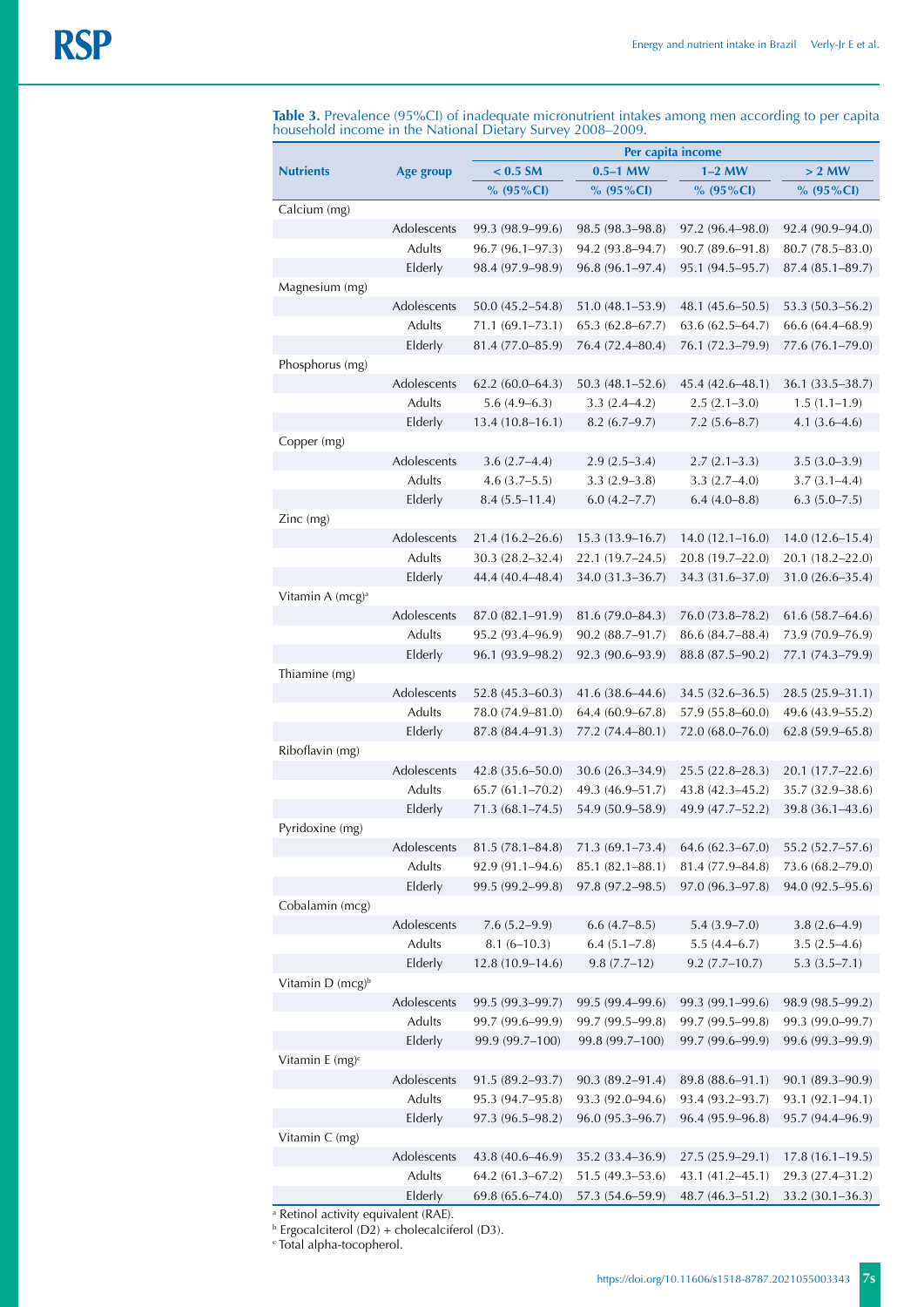**Table 4.** Prevalence (95%CI) of inadequate micronutrient intakes among women according to per capita household income in the National Dietary Survey 2008–2009.

|                              |               |                     | Per capita income   |                     |                     |
|------------------------------|---------------|---------------------|---------------------|---------------------|---------------------|
| <b>Nutrients</b>             | Age group     | $< 0.5$ SM          | $0.5-1$ MW          | $1-2$ MW            | $> 2$ MW            |
|                              |               | $% (95\% CI)$       | % $(95\%$ CI)       | $% (95\% CI)$       | $% (95\% CI)$       |
| Calcium (mg)                 |               |                     |                     |                     |                     |
|                              | Adolescents   | 99.3 (99.1-99.5)    | 98.9 (98.7-99.1)    | 97.9 (97.5–98.2)    | 94.2 (93.3-95.1)    |
|                              | <b>Adults</b> | 98.2 (97.9–98.6)    | 96.9 (96.6-97.2)    | 94.7 (94.1–95.2)    | 87.8 (86.3-89.4)    |
|                              | Elderly       | 99.6 (99.6-99.7)    | 99.3 (99.2-99.4)    | 98.6 (98.3–99.0)    | 96.0 (94.8-97.2)    |
| Magnesium (mg)               |               |                     |                     |                     |                     |
|                              | Adolescents   | 58.9 (55.8-62.0)    | 56.4 (52.4-60.4)    | $56.6(52.0 - 61.3)$ | $60.8(52.9 - 68.7)$ |
|                              | Adults        | 69.5 (67.4-71.5)    | $63.3(61.3 - 65.3)$ | $61.5(60.3 - 62.7)$ | $64.5(62.5 - 66.5)$ |
|                              | Elderly       | 73.3 (70.8-75.9)    | 69.2 (66.9-71.5)    | $67.1(65.2 - 69.1)$ | 69.9 (68.3-71.6)    |
| Phosphorus (mg)              |               |                     |                     |                     |                     |
|                              | Adolescents   | 73.2 (70.6–75.8)    | $65.1(63.5 - 66.8)$ | 59.5 (56.7–62.3)    | 51.8 (49.8–53.8)    |
|                              | Adults        | 19.1 (17.5-20.8)    | $13.3(12.0 - 14.6)$ | $10.4(9.4-11.3)$    | $7.3(6.9 - 7.7)$    |
|                              | Elderly       | 26.5 (25.0-28.0)    | $19.7(17.6 - 21.8)$ | $15.7(14.1 - 17.4)$ | $11.1(10.1-12)$     |
| Copper (mg)                  | Adolescents   |                     |                     |                     |                     |
|                              |               | $8.1(6.4-9.8)$      | $6.7(5.9 - 7.5)$    | 6.8(5.7–7.9)        | 7.6(6.4–8.8)        |
|                              | Adults        | $15.7(13.4 - 17.9)$ | $12.6(11.8-13.4)$   | $12.1(10.1 - 14.1)$ | $13.2(12.5 - 14.0)$ |
| Zinc (mg)                    | Elderly       | $17.7(14.6 - 20.7)$ | $14.8(13.1 - 16.5)$ | $14.4(12.4 - 16.4)$ | $15.3(13.8 - 16.9)$ |
|                              | Adolescents   | $26.6(22.1 - 31.2)$ | 19.9 (18.9-20.8)    | $18.4(15.7-21.0)$   | $17.7(16.1 - 19.3)$ |
|                              | <b>Adults</b> | 25.1 (22.3–27.9)    | $18.0(16.5-19.4)$   | 16.6(15.4–17.7)     | $16.2(15.4 - 17.0)$ |
|                              | Elderly       | $31.9(26.3 - 37.5)$ | 24.4 (21.4-27.4)    | $22.5(18.9 - 26.0)$ | 21.6 (19.6-23.7)    |
| Vitamin A (mcg) <sup>a</sup> |               |                     |                     |                     |                     |
|                              | Adolescents   | 81.4 (75.9-86.9)    | 71.6 (68.6–74.7)    | $65.6(63.4 - 67.7)$ | 48.0 (44.7-51.3)    |
|                              | <b>Adults</b> | 88.1 (84.8–91.4)    | 79.6 (77.3–81.9)    | 74.3 (71.8–76.8)    | 57.1 (52.8–61.3)    |
|                              | Elderly       | 88.2 (84.4-91.9)    | 79.8 (77.7-81.8)    | 73.6 (71.4–75.9)    | 56.7 (53.9-59.5)    |
| Thiamine (mg)                |               |                     |                     |                     |                     |
|                              | Adolescents   | $55.5(50.0 - 61.1)$ | 41.9 (39.8–44.0)    | 36.1 (34.0–38.3)    | 29.4 (25.9–32.9)    |
|                              | Adults        | 80.5 (77.4-83.7)    | $67.6(65.3 - 70.0)$ | $61.4(60.1 - 62.8)$ | 53.3 (50.5–56.2)    |
|                              | Elderly       | 88.5 (85.8-91.2)    | 78.2 (74.5-81.9)    | 71.7 (69.4-74.0)    | $64.4(59.4 - 69.3)$ |
| Riboflavin (mg)              |               |                     |                     |                     |                     |
|                              | Adolescents   | 39.6 (32.8-46.4)    | $25.6(20.8 - 30.5)$ | $21.3(18.1 - 24.6)$ | $15.5(11.5-19.6)$   |
|                              | Adults        | 56.5 (51.9-61.0)    | 39.6 (36.4-42.8)    | 34.0 (32.9–35.1)    | 26.6 (24.2-28.9)    |
|                              | Elderly       | $60.5(53.3 - 67.6)$ | 44.0 (40.3-47.6)    | 37.4 (33.9-40.9)    | 29.7 (25.7-33.7)    |
| Pyridoxine (mg)              |               |                     |                     |                     |                     |
|                              | Adolescents   | $82.9(80.4 - 85.5)$ | $71.5(67.8 - 75.2)$ | $66.0(61.8 - 70.2)$ | $56.0(50.1 - 61.9)$ |
|                              | Adults        | 96.7 (95.8-97.6)    | 92.1 (90.4-93.7)    | 89.5 (87.6-91.4)    | 84.0 (81.4-86.6)    |
|                              | Elderly       | 99.5 (99.4-99.7)    | 98.3 (97.6-99.0)    | 97.4 (96.5-98.3)    | 95.3 (93.4-97.1)    |
| Cobalamin (mcg)              |               |                     |                     |                     |                     |
|                              | Adolescents   | $9.2(5.7 - 12.7)$   | $8.1(4.3 - 11.9)$   | $6.9(4.7-9.2)$      | $4.5(2.4-6.6)$      |
|                              | Adults        | $15.2(12.8 - 17.7)$ | $12.7(10.4 - 15.1)$ | $10.7(9.2 - 12.2)$  | $7.5(6.1 - 8.8)$    |
|                              | Elderly       | 18.9 (16.0-21.9)    | $16.4(14.2 - 18.6)$ | 13.6 (12.4-14.9)    | $9.4(7.4 - 11.3)$   |
| Vitamin D (mcg) <sup>b</sup> |               |                     |                     |                     |                     |
|                              | Adolescents   | 99.6 (99.4-99.7)    | 99.6 (99.5-99.7)    | 99.5 (99.3-99.7)    | 99.1 (98.8-99.3)    |
|                              | Adults        | 99.9 (99.8-100)     | 99.8 (99.8-99.9)    | 99.8 (99.8-99.9)    | 99.6 (99.5-99.8)    |
|                              | Elderly       | 99.9 (99.8-100)     | 99.9 (99.8-100)     | 99.8 (99.8–99.9)    | 99.7 (99.3-100.1)   |
| Vitamin E $(mg)^c$           |               |                     |                     |                     |                     |
|                              | Adolescents   | 94.5 (93.5-95.6)    | $93.7(92.1 - 95.3)$ | 94.0 (93.0-94.9)    | $93.9(92.1 - 95.7)$ |
|                              | Adults        | 98.6 (98.5-98.8)    | 98.1 (97.6-98.6)    | 98.1 (97.9-98.2)    | 97.9 (97.6-98.2)    |
|                              | Elderly       | 99.1 (98.8-99.4)    | 98.5 (98.0-99.0)    | 98.4 (98.3-98.6)    | 98.3 (98.1-98.6)    |
| Vitamin C (mg)               | Adolescents   | 41.2 (36.9-45.5)    | $30.1(26.5-33.6)$   | $23.3(19.1 - 27.5)$ | $13.5(10.3 - 16.7)$ |
|                              | Adults        | 54.1 (51.3-56.9)    | 41.1 (39.1-43.0)    | 32.9 (31.4-34.5)    | 20.8 (18.6-23.0)    |
|                              | Elderly       | 58.6 (53.8-63.4)    | 46.3 (42.6-49.9)    | 37.4 (32.9-41.8)    | 24.3 (21.4-27.2)    |
|                              |               |                     |                     |                     |                     |

<sup>a</sup> Retinol activity equivalent (RAE).<br><sup>b</sup> Ergocalciterol (D2) + cholecalciferol (D3).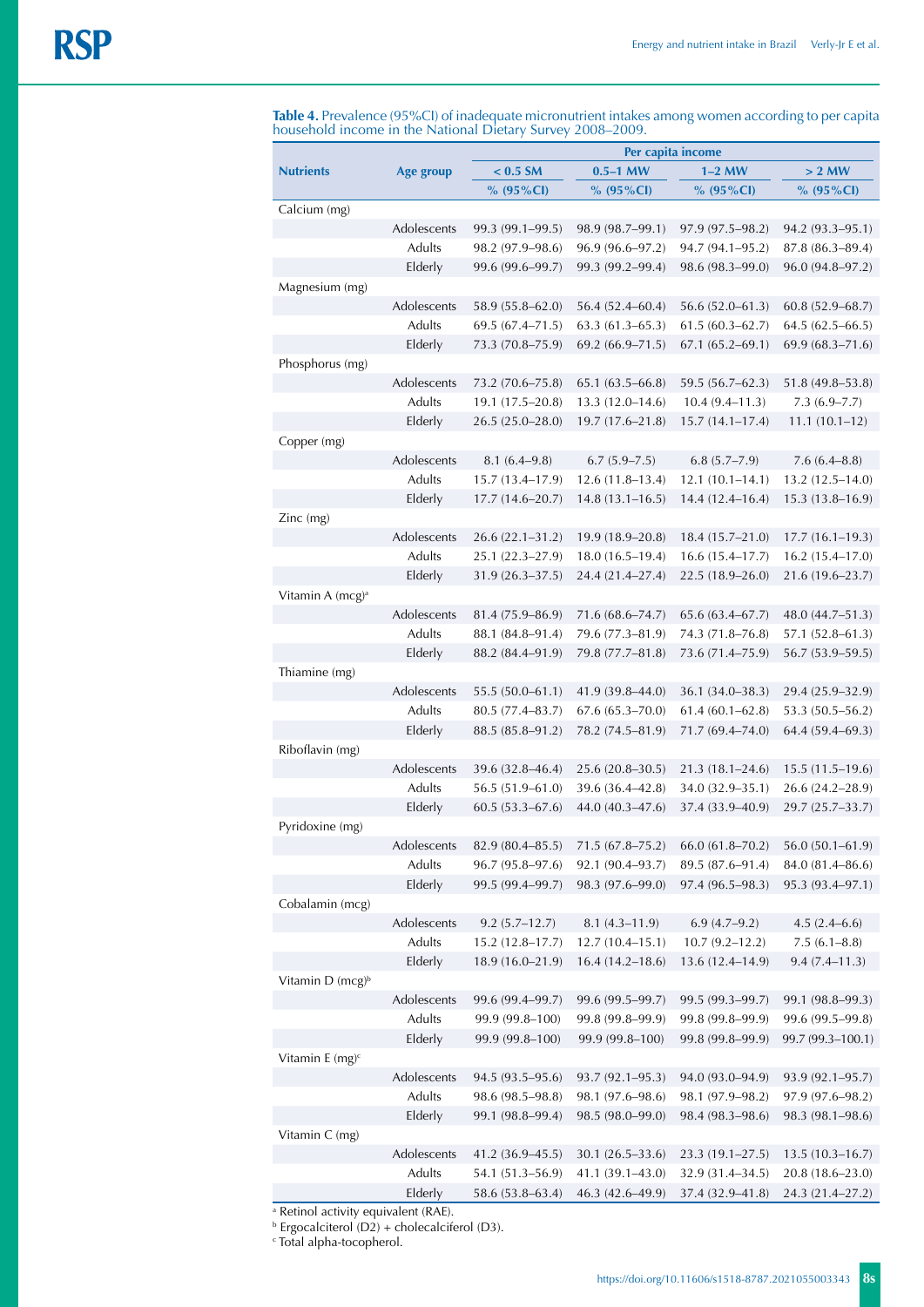|  |  |                                                            |  | Table 5. Prevalence (95%Cl) of inadequate micronutrient intakes among men according to per capita |  |
|--|--|------------------------------------------------------------|--|---------------------------------------------------------------------------------------------------|--|
|  |  | household income in the National Dietary Survey 2017–2018. |  |                                                                                                   |  |

|                               |                              |                                         | Per capita income                       |                     |                                         |
|-------------------------------|------------------------------|-----------------------------------------|-----------------------------------------|---------------------|-----------------------------------------|
| <b>Nutrients</b>              | Age group                    | $< 0.5$ MW                              | $0.5-1$ MW                              | $1-2$ MW            | $> 2$ MW                                |
| Calcium (mg)                  |                              |                                         |                                         |                     |                                         |
|                               | Adolescents                  | 99.6 (99.5-99.8)                        | 99.0 (98.9–99.2)                        | $97.8(97.3 - 98.3)$ | $93.1(92.1 - 94.2)$                     |
|                               | <b>Adults</b>                | 98.1 (97.7–98.5)                        | 95.8 (95.2-96.4)                        | 91.7 (90.4–93.0)    | 81.9 (79.8-83.9)                        |
|                               | Elderly                      | 99.2 (99.0-99.5)                        | 98.2 (97.8-98.7)                        | $96.6(95.5 - 97.6)$ | $90.2(89.1 - 91.3)$                     |
| Magnesium (mg)                |                              |                                         |                                         |                     |                                         |
|                               | Adolescents                  | 57.4 (54.7-60.1)                        | 51.8 (48.6–54.9)                        | 53.9 (47.7-60.0)    | 53.1 (45.4-60.9)                        |
|                               | Adults                       | 73.9 (70.1-77.7)                        | $67.4(65.6 - 69.3)$                     | 68.4 (64.7-72.0)    | $69.1(66.8 - 71.4)$                     |
|                               | Elderly                      | 83.7 (81.2-86.3)                        | 78.9 (77.7-80.1)                        | 80.9 (77.9-83.8)    | 80.5 (78.7-82.2)                        |
| Phosphorus (mg)               |                              |                                         |                                         |                     |                                         |
|                               | Adolescents                  | $63.1(59.7 - 66.4)$                     | $51.8(48.6 - 55.0)$                     | 45.5 (41–50.0)      | 38.3 (35.0-41.5)                        |
|                               | Adults                       | $4.5(2.9-6.0)$                          | $2.3(1.9-2.7)$                          | $1.8(1.6-2.0)$      | $1.1(0.8-1.3)$                          |
|                               | Elderly                      | $14(11.9-16.1)$                         | $9.0(8.3-9.7)$                          | $7.2(6.4 - 8.1)$    | $4.5(4-5.1)$                            |
| Copper (mg)                   |                              |                                         |                                         |                     |                                         |
|                               | Adolescents                  | $2.2(1.7-2.6)$                          | $1.8(1.4 - 2.1)$                        | $2.3(1.6-3.1)$      | $2.2(1.5-3.0)$                          |
|                               | Adults                       | $2.4(1.6-3.2)$                          | $2.0(1.6-2.3)$                          | $2.5(2.1 - 3.0)$    | $2.7(2.3-3.1)$                          |
|                               | Elderly                      | $4.1(2.7-5.5)$                          | $3.6(3.0-4.1)$                          | $4.7(3.9 - 5.6)$    | $4.7(4.3-5.1)$                          |
| Zinc (mg)                     |                              |                                         |                                         |                     |                                         |
|                               | Adolescents                  | 20.6 (17.0-24.3)                        | $17.6(14.3 - 20.9)$                     | $15.5(14.0-16.9)$   | $14.1(11.7-16.5)$                       |
|                               | Adults                       | 28.7 (26.4-31.1)                        | 24.6 (22.8–26.5)                        | $22.3(20.3 - 24.3)$ | $21.0(18.5 - 23.5)$                     |
|                               | Elderly                      | 45.3 (41.9-48.8)                        | $41.1(38.1 - 44.1)$                     | 39.4 (37.6-41.2)    | $36.5(35.3 - 37.7)$                     |
| Vitamin A (mcg) <sup>a</sup>  |                              |                                         |                                         |                     |                                         |
|                               | Adolescents<br><b>Adults</b> | $92.7(90.2 - 95.3)$                     | 85.8 (82.3-89.3)                        | 78.6 (73.7-83.4)    | $64.6(60.2 - 69.0)$                     |
|                               |                              | $97.7(97.1 - 98.3)$                     | 94.3 (93.6–95.0)                        | 89.3 (87.8-90.9)    | 79.7 (78.1-81.3)                        |
|                               | Elderly                      | 98.1 (97.7-98.6)                        | 94.7 (93.7-95.8)                        | $90.2(88.6 - 91.8)$ | $80.7(78.8 - 82.6)$                     |
| Thiamine (mg)                 | Adolescents                  |                                         |                                         |                     |                                         |
|                               | <b>Adults</b>                | 42.6 (37.7–47.6)<br>$67.4(63.7 - 71.2)$ | $30.1(27.6 - 32.6)$<br>53.3 (51.9–54.6) | $26.5(24.6 - 28.5)$ | $23.2(21.1 - 25.3)$<br>45.2 (43.2-47.2) |
|                               | Elderly                      | 79.7 (77.3-82.1)                        | $67.6(65.3 - 69.9)$                     | 48.8 (45.8–51.8)    | 59.5 (58.2-60.7)                        |
| Riboflavin (mg)               |                              |                                         |                                         | 63.9(59.7–68)       |                                         |
|                               | Adolescents                  | 46.9 (44.2-49.6)                        | 35.9 (32.0-39.8)                        | 31.3 (27.0-35.7)    | $25.1(22.7 - 27.5)$                     |
|                               | Adults                       | 70.4 (68.4–72.4)                        | 58.3 (56.4–60.3)                        | 52.8 (49.8–55.8)    | 46.1 (43.6-48.6)                        |
|                               | Elderly                      | 75.7 (73.6-77.7)                        | $64.1(62.6 - 65.5)$                     | $58.8(56.1 - 61.5)$ | $51.7(48.5 - 54.9)$                     |
| Pyridoxine (mg)               |                              |                                         |                                         |                     |                                         |
|                               | Adolescents                  | 77.5 (75.6-79.4)                        | 68.6 (63.4–73.9)                        | $64.7(58.8 - 70.5)$ | $57.0(53.1 - 60.8)$                     |
|                               | Adults                       | $90.2 (88.1 - 92.3)$                    | 84.2 (82.0-86.4)                        | 81.5 (79.9-83.0)    | 77.0 (74.0-79.9)                        |
|                               | Elderly                      | 98.5 (98.2-98.7)                        | $96.7(95.7-97.6)$                       | 95.7 (94.8-96.6)    | 93.3 (92.4-94.1)                        |
| Cobalamin (mcg)               |                              |                                         |                                         |                     |                                         |
|                               | Adolescents                  | $9.2(7.3 - 11.1)$                       | $9.0(7.6 - 10.5)$                       | $6.3(5.3 - 7.3)$    | $2.6(1.7-3.5)$                          |
|                               | Adults                       | $10.4(9.2 - 11.7)$                      | $10.0(8.5 - 11.5)$                      | $7.0(5.1 - 8.8)$    | $3.4(3.0-3.8)$                          |
|                               | Elderly                      | 19.8 (17.8–21.8)                        | 19.8 (17.8-21.8)                        | $15.1(12.2 - 18)$   | $7.7(6.9 - 8.4)$                        |
| Vitamin D (mcg) <sup>b</sup>  |                              |                                         |                                         |                     |                                         |
|                               | Adolescents                  | 99.9 (99.9-100)                         | 99.9 (99.9-99.9)                        | 99.8 (99.7-99.8)    | 99.3 (99-99.5)                          |
|                               | Adults                       | 100 (100-100)                           | 100 (100-100)                           | 99.9 (99.9-100)     | 99.8 (99.7-99.9)                        |
|                               | Elderly                      | 100 (100-100)                           | 100 (100-100)                           | 100 (100-100)       | 99.9 (99.9 - 100)                       |
| Vitamin $E$ (mg) <sup>c</sup> |                              |                                         |                                         |                     |                                         |
|                               | Adolescents                  | 91.4 (89.7-93.1)                        | 89.4 (87.7-91)                          | 88.3 (85-91.6)      | 84.6 (81.0-88.3)                        |
|                               | Adults                       | 94.4 (92.7-96.2)                        | 92.7 (91.7-93.8)                        | $91.4(89.5-93.3)$   | 89.2 (88.0-90.5)                        |
|                               | Elderly                      | 97.2 (96.0-98.5)                        | 96.2 (95.3-97.2)                        | 95.8 (94.6-97)      | 94.0 (92.9-95.1)                        |
| Vitamin C (mg)                |                              |                                         |                                         |                     |                                         |
|                               | Adolescents                  | 47.7 (41.0-54.5)                        | 34.1 (31.4-36.7)                        | 27.6 (24.9-30.2)    | $17.8(16.0-19.7)$                       |
|                               | Adults                       | 68.0 (63.9-72.2)                        | 53.2 (51.7-54.7)                        | 45.5 (44.3-46.6)    | 33.3 (32.1-34.5)                        |
|                               | Elderly                      | 72.8 (70.0-75.5)                        | 58.5 (55.0-62.1)                        | 51.3 (48.7–53.8)    | 38.0 (34.6-41.3)                        |
|                               |                              |                                         |                                         |                     |                                         |

MW: Minimum Wage.<br>ª Retinol activity equivalent (RAE).<br><sup>b</sup> Ergocalciterol (D2) + cholecalciferol (D3).<br><sup>c</sup> Total alpha-tocopherol.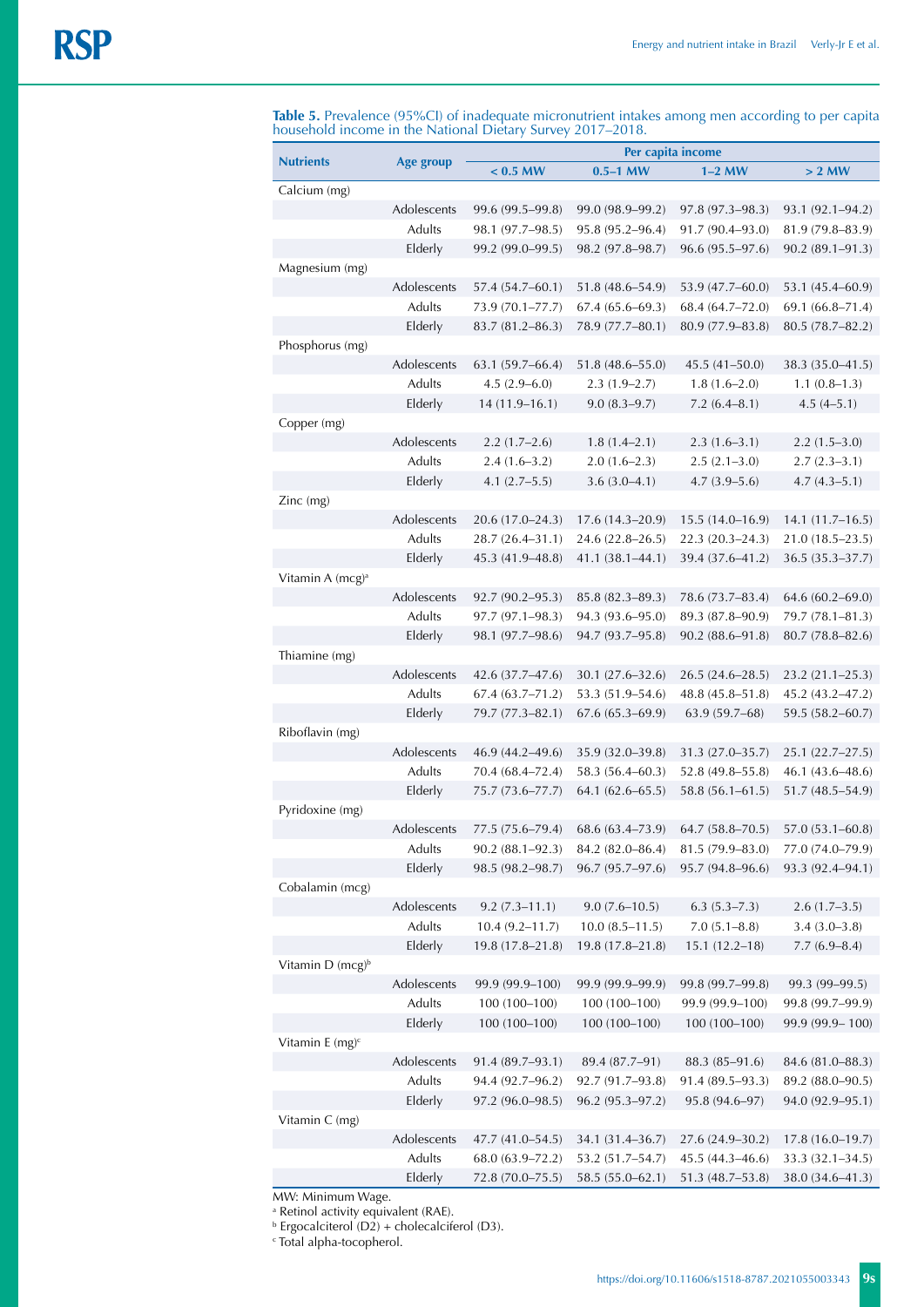**Table 6.** Prevalence (95%CI) of inadequate micronutrient intakes among women according to per capita household income in the National Dietary Survey 2017–2018.

|                               |               |                     | Per capita income   |                     |                     |
|-------------------------------|---------------|---------------------|---------------------|---------------------|---------------------|
| <b>Nutrients</b>              | Age group     | $< 0.5$ MW          | $0.5-1$ MW          | $1-2$ MW            | $> 2$ MW            |
| Calcium (mg)                  |               |                     |                     |                     |                     |
|                               | Adolescents   | 99.8 (99.7-99.9)    | 99.5 (99.2–99.8)    | 98.8 (98.0-99.6)    | 96.1 (95.0-97.1)    |
|                               | Adults        | 99.3 (99.2-99.4)    | 98.4 (97.9-98.9)    | 96.5 (95.3-97.8)    | 91.3 (90.6-92.0)    |
|                               | Elderly       | 99.9 (99.9-100)     | 99.7 (99.7-99.8)    | 99.2 (99.0-99.5)    | 97.3 (96.9-97.6)    |
| Magnesium (mg)                |               |                     |                     |                     |                     |
|                               | Adolescents   | $65.9(61.7 - 70.2)$ | $63.0(60.7-65.3)$   | $65.5(58.9 - 72.1)$ | $63.9(58.9 - 68.8)$ |
|                               | <b>Adults</b> | 73.2 (69.9-76.5)    | $67.2(65.6 - 68.7)$ | $67.9(63.7 - 72.1)$ | $68.6(65.4 - 71.8)$ |
|                               | Elderly       | 77.3 (71.6-83.0)    | 72.1 (68.4-75.8)    | 73.0 (71.3-74.7)    | 72.8 (72.3-73.4)    |
| Phosphorus (mg)               |               |                     |                     |                     |                     |
|                               | Adolescents   | 80.3 (77.4-83.2)    | $70.9(66.4 - 75.3)$ | $66.2(59.4 - 73.0)$ | $57.7(51.5 - 64.0)$ |
|                               | Adults        | 20.9 (18.3–23.5)    | $13.9(12.8 - 15.0)$ | $11.3(9.7-12.9)$    | $8.2(7.2 - 9.2)$    |
|                               | Elderly       | $32.5(26.4 - 38.7)$ | 23.1 (21.8-24.4)    | 19.0 (17.9-20.2)    | $13.8(12.5 - 15.1)$ |
| Copper (mg)                   |               |                     |                     |                     |                     |
|                               | Adolescents   | $6.2(5.1 - 7.3)$    | $5.9(5-6.7)$        | $7.3(5.4-9.2)$      | $7.6(5.1 - 10.1)$   |
|                               | Adults        | $10.5(8.1-13)$      | $9.2(8.2 - 10.2)$   | $11.0(10.2 - 11.9)$ | $11.6(10.7-12.4)$   |
|                               | Elderly       | $11.6 (7.7 - 15.4)$ | $10.1(7.9 - 12.4)$  | $12.1(10.2 - 14.0)$ | $12.3(11.1-13.6)$   |
| Zinc (mg)                     |               |                     |                     |                     |                     |
|                               | Adolescents   | 29.2 (26.7-31.7)    | 25.5 (23.6-27.4)    | 23.2 (20.3-26.1)    | 21.4 (17.5-25.3)    |
|                               | Adults        | 26.5 (24.0-28.9)    | 23.3 (21.6-25.0)    | 21.0 (18.6-23.4)    | 20.0 (17.8-22.2)    |
|                               | Elderly       | 38.7 (34.6-42.7)    | 34.6 (32.5-36.7)    | 31.3 (28.4–34.1)    | 29.3 (27.0-31.7)    |
| Vitamin A (mcg) <sup>a</sup>  |               |                     |                     |                     |                     |
|                               | Adolescents   | 89.9 (87.3-92.4)    | 81.5 (78.7-84.4)    | 72.3 (66.8-77.9)    | 55.6 (50.9-60.3)    |
|                               | Adults        | 93.9 (92.9-95.0)    | 87.2 (86.4-88.0)    | 78.9 (77.3-80.5)    | $64.8(62.2 - 67.5)$ |
|                               | Elderly       | 92.4 (91.4-93.5)    | 85.0 (83.7-86.2)    | 75.9 (74.1-77.8)    | $60.4(58.4 - 62.4)$ |
| Thiamine (mg)                 |               |                     |                     |                     |                     |
|                               | Adolescents   | $50.3(45.1 - 55.4)$ | 39.2 (37.3-41.0)    | 35.8 (32.4-39.2)    | 31.2 (29.4-32.9)    |
|                               | Adults        | 75.3 (72.3-78.4)    | $63.2(61.0 - 65.4)$ | 58.7 (54.9–62.5)    | 55.3 (53.5–57.2)    |
|                               | Elderly       | 82.0 (78.8-85.3)    | 70.9 (69.4-72.3)    | $66.8(65.0 - 68.5)$ | $62.5(60.5-64.4)$   |
| Riboflavin (mg)               |               |                     |                     |                     |                     |
|                               | Adolescents   | $50.6(45.6 - 55.5)$ | 39.5 (33.2-45.9)    | 34.7 (26.7-42.7)    | 28.1 (23.9-32.3)    |
|                               | Adults        | $66.5(63.6 - 69.3)$ | 54.6 (51.9-57.4)    | 48.5 (44.2-52.8)    | 42.0 (40.4-43.6)    |
|                               | Elderly       | $65.8(63.3 - 68.4)$ | 53.3 (51.0-55.6)    | $46.9(43.5 - 50.2)$ | 39.7 (37.6-41.9)    |
| Pyridoxine (mg)               |               |                     |                     |                     |                     |
|                               | Adolescents   | 82.3 (80.3-84.4)    | 75.9 (72.6-79.1)    | 72.7 (66.6-78.9)    | $64.8(62.0 - 67.7)$ |
|                               | Adults        | 96.1 (95.4-96.7)    | 93.2 (92.0-94.3)    | 91.4 (89.9-92.8)    | 88.4 (87.0-89.7)    |
|                               | Elderly       | 99.0 (98.7-99.2)    | 98.0 (97.5-98.6)    | 97.2 (96.4-98.0)    | 95.5 (94.8-96.2)    |
| Cobalamin (mcg)               |               |                     |                     |                     |                     |
|                               | Adolescents   | $13.1 (9.8 - 16.3)$ | $13.3(9.5 - 17.1)$  | $9.9(5.0 - 14.9)$   | $5.1(2.9 - 7.3)$    |
|                               | Adults        | 22.4 (20.1-24.7)    | 22.4 (19.9-24.8)    | $16.9(13.6 - 20.1)$ | $9.6(8.6 - 10.5)$   |
|                               | Elderly       | $30.9(26.2 - 35.6)$ | $30.5(26.1 - 34.8)$ | $23.5(18.4 - 28.5)$ | $13.7(12.2 - 15.2)$ |
| Vitamin D (mcg) <sup>b</sup>  |               |                     |                     |                     |                     |
|                               | Adolescents   | 100 (99.9-100)      | 99.9 (99.9-100)     | 99.9 (99.8-100)     | 99.6 (99.5-99.7)    |
|                               | Adults        | 100 (100-100)       | 100 (100-100)       | 100 (100-100)       | 99.9 (99.9-99.9)    |
|                               | Elderly       | 100 (100-100)       | 100 (100-100)       | 100 (100-100)       | 100 (99.9-100)      |
| Vitamin $E$ (mg) <sup>c</sup> |               |                     |                     |                     |                     |
|                               | Adolescents   | 94.9 (93.2-96.6)    | 94.1 (93.0-95.3)    | 93.6 (90.3-96.8)    | 91.7 (89.4-93.9)    |
|                               | Adults        | 98.2 (97.6-98.8)    | 97.5 (96.9-98.1)    | 96.9 (95.6-98.1)    | 95.8 (94.7-96.8)    |
|                               | Elderly       | 98.9 (98.4-99.5)    | 98.7 (98.2-99.2)    | 98.3 (97.5-99.0)    | 97.5 (96.8-98.2)    |
| Vitamin C (mg)                |               |                     |                     |                     |                     |
|                               | Adolescents   | 41.4 (33.7-49.1)    | 28.6 (25.7-31.6)    | $22.9(20.1 - 25.8)$ | $14.1(12.2 - 16.1)$ |
|                               | Adults        | 58.1 (53.4-62.8)    | 43.2 (41.5-44.9)    | $35.6(34.1 - 37.1)$ | 24.6 (23.2-26.0)    |
|                               |               |                     |                     |                     |                     |
|                               | Elderly       | 60.2 (54.5-65.9)    | 45.0 (42.1-47.9)    | 37.4 (34.3-40.5)    | 25.8 (23.6-27.9)    |

MW: Minimum Wage.

<sup>a</sup> Retinol activity equivalent (RAE).<br><sup>b</sup> Ergocalciterol (D2) + cholecalciferol (D3).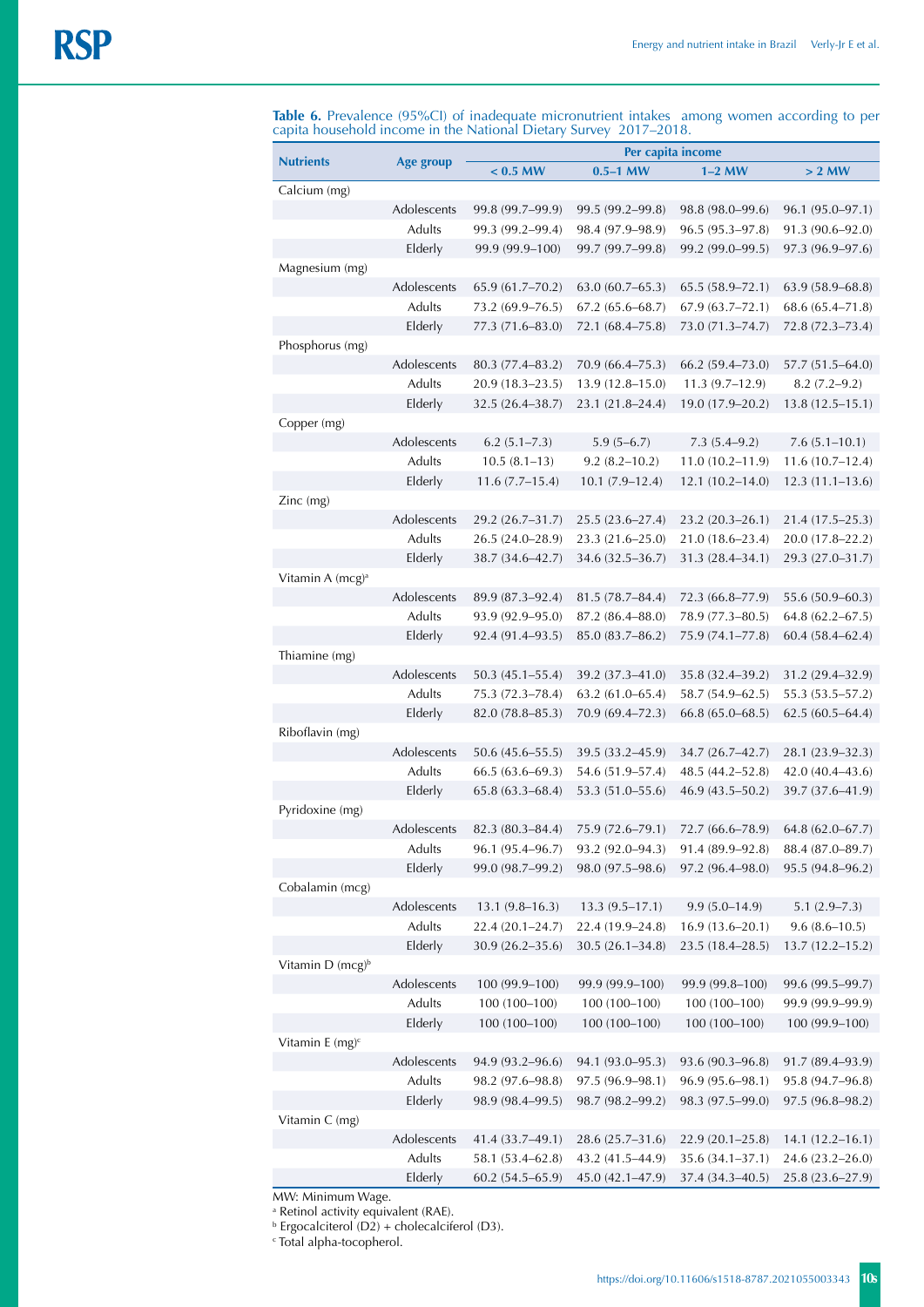|                                |                       |                                      |                                      | <b>Region</b>                        |                                         |                                      |
|--------------------------------|-----------------------|--------------------------------------|--------------------------------------|--------------------------------------|-----------------------------------------|--------------------------------------|
| <b>Nutrients</b>               | Age group             | <b>North</b>                         | <b>Northeast</b>                     | <b>South</b>                         | <b>Southeast</b>                        | <b>Midwest</b>                       |
|                                |                       | $% (95\% CI)$                        | % $(95\%$ CI)                        | $% (95\% CI)$                        | % $(95\%$ CI)                           | % $(95\%$ CI)                        |
| Calcium (mg)                   |                       |                                      |                                      |                                      |                                         |                                      |
|                                | Adolescents           | 96.8 (96.3-97.3)                     | 98.6 (98.2–99.0)                     | $96.8(95.8 - 97.7)$                  | $96.5(95.7-97.3)$                       | $98.5(98.1 - 98.8)$                  |
|                                | Adults                | $87.5(86.4 - 88.5)$                  | 93.3 (92.7–93.9)                     | $87.1 (84.8 - 89.4)$                 | $86.7 (85.7 - 87.8)$                    | $92.6(92.1 - 93.0)$                  |
|                                | Elderly               | $91.0(89.7 - 92.2)$                  | $95.6(94.8 - 96.5)$                  | $90.8(88.3 - 93.3)$                  | $90.7(89.1 - 92.3)$                     | $95.0(94.1 - 96.0)$                  |
| Magnesium (mg)                 |                       |                                      |                                      |                                      |                                         |                                      |
|                                | Adolescents           | $47.5(42.9 - 52.2)$                  | 56.5 (54.3-58.7)                     | $46.6(45.1 - 48.1)$                  | $52.0(48.5 - 55.4)$                     | $46.5(41.8 - 51.1)$                  |
|                                | <b>Adults</b>         | $64.6(63.0 - 66.2)$                  | 72.8 (70.9-74.7)                     | 62.0(60.4–63.6)                      | 68.1 (65.9-70.2)                        | $65.1(63.6 - 66.7)$                  |
|                                | Elderly               | 75.5 (70.6-80.4)                     | $82.7(78.6 - 86.7)$                  | 73.4 (71.4–75.5)                     | 78.7 (74.5-82.9)                        | 76.1 (72.4–79.9)                     |
| Phosphorus (mg)                |                       |                                      |                                      |                                      |                                         |                                      |
|                                | Adolescents<br>Adults | 44.4 (41.8-47.1)<br>$1.7(1.5-2.0)$   | 55.0 (52.2-57.8)<br>$3.5(3.1 - 3.9)$ | 46.7 (44.7–48.7)                     | $52.0(48.8 - 55.2)$<br>$3.1(2.6 - 3.7)$ | $56.0(52.5-59.5)$                    |
|                                | Elderly               | $4.6(3.7-5.6)$                       | $8.3(6.6-9.9)$                       | $2.4(1.7-3.1)$<br>$5.2(4.5-5.9)$     | $7.0(5.6-8.3)$                          | $3.6(3.1-4.1)$<br>$8.4(6.8 - 10.1)$  |
| Copper (mg)                    |                       |                                      |                                      |                                      |                                         |                                      |
|                                | Adolescents           | $3.6(2.8-4.5)$                       | $3.5(3.0-4.0)$                       | $2.5(2.2 - 2.8)$                     | $3.9(2.7-5.1)$                          | $2.4(2.0-2.9)$                       |
|                                | <b>Adults</b>         | $4.4(3.5-5.2)$                       | $4.3(3.8-4.9)$                       | $2.9(2.6-3.3)$                       | $4.7(3.7-5.8)$                          | $2.7(2.4-3.1)$                       |
|                                | Elderly               | $7.6(5.5-9.7)$                       | $7.8(5.6 - 10.0)$                    | $4.9(3.7-6.2)$                       | $8.2(5.3 - 11.1)$                       | $4.8(3.1 - 6.6)$                     |
| Zinc (mg)                      |                       |                                      |                                      |                                      |                                         |                                      |
|                                | Adolescents           | $14.1(10.6 - 17.5)$                  | $16.7(13.8-19.6)$                    | $17.9(15.3 - 20.4)$                  | $15.7(11.1 - 20.2)$                     | $12.4(9.6 - 15.3)$                   |
|                                | Adults                | $19.1(17.0 - 21.2)$                  | $22.4(21.2 - 23.7)$                  | 24.3 (23.2-25.3)                     | $20.9(16.8 - 25.0)$                     | $17.2(15.5 - 18.9)$                  |
|                                | Elderly               | 29.4 (26.6–32.2)                     | 33.9 (30.6-37.2)                     | 35.0 (31.7-38.4)                     | $31.9(26.6 - 37.2)$                     | $27.5(24.6 - 30.5)$                  |
| Vitamin A (mcg) <sup>a</sup>   |                       |                                      |                                      |                                      |                                         |                                      |
|                                | Adolescents           | $83.1 (80.1 - 86.2)$                 | $83.7(80.6 - 86.7)$                  | 75.2 (72.2–78.1)                     | 74.6 (70.2–79.0)                        | 79.1 (75.4–82.7)                     |
|                                | Adults                | 89.0 (87.3-90.7)                     | 89.0 (87.5–90.5)                     | 82.0(80.4–83.6)                      | $81.5(78.6 - 84.5)$                     | 86.1 (84.4–87.8)                     |
|                                | Elderly               | 89.2 (87.2-91.2)                     | 89.6 (87.4–91.7)                     | 82.1 (80.4-83.9)                     | 82.3 (79.9-84.8)                        | 86.5 (84.4-88.6)                     |
| Thiamine (mg)                  |                       |                                      |                                      |                                      |                                         |                                      |
|                                | Adolescents           | 49.9 (47.0–52.7)                     | $48.2(43.0 - 53.5)$                  | $35.3(33.1 - 37.5)$                  | $32.0(28.8 - 35.1)$                     | 48.0 (44.9-51.2)                     |
|                                | Adults                | $69.5(67.0 - 71.9)$                  | $67.6(63.6 - 71.5)$                  | 54.7 (49.9-59.6)                     | $51.3(49.1 - 53.4)$                     | $68.8(65.6 - 72.0)$                  |
|                                | Elderly               | 78.9 (76.4-81.4)                     | 77.7 (74.0-81.4)                     | $65.4(63.6 - 67.3)$                  | $62.2(57.9 - 66.5)$                     | 78.3 (75.0-81.6)                     |
| Riboflavin (mg)                |                       |                                      |                                      |                                      |                                         |                                      |
|                                | Adolescents           | 38.9 (34.2–43.6)                     | 34.7 (27.6-41.7)                     | 28.1 (24.6-31.6)                     | $25.7(21.3 - 30.2)$                     | $36.0(31.6 - 40.3)$                  |
|                                | Adults                | 54.9 (51.4-58.4)                     | 49.9 (44.2–55.5)                     | 42.4 (40.6-44.3)                     | $40.2(36.3-44.2)$                       | 53.3 (49.5-57.1)                     |
|                                | Elderly               | $57.4(53.8 - 61.0)$                  | $53.0(47.8 - 58.3)$                  | 44.4 (42.2-46.7)                     | 42.8 (37.6-47.9)                        | $56.8(53.1 - 60.4)$                  |
| Pyridoxine (mg)                |                       |                                      |                                      |                                      |                                         |                                      |
|                                | Adolescents<br>Adults | 75.9 (73.4-78.4)<br>85.9 (82.8-89.0) | 75.2 (71.4-78.9)                     | $66.4(63.2 - 69.7)$                  | $62.4(59.8 - 65.0)$<br>76.2 (73.5-78.9) | 76.6 (73.0-80.1)                     |
|                                | Elderly               | 97.6 (96.7-98.5)                     | 85.2 (81.8-88.5)<br>97.3 (96.2-98.3) | 79.2 (73.7-84.8)<br>94.9 (92.8-97.0) | 94.1 (93.0-95.1)                        | 87.2 (83.6-90.7)<br>97.8 (96.8-98.8) |
| Cobalamin (mcg)                |                       |                                      |                                      |                                      |                                         |                                      |
|                                | Adolescents           | $1.0(0.5-1.5)$                       | $5.8(3.9 - 7.7)$                     | $7.5(5.4-9.6)$                       | $6.8(3.5 - 10.1)$                       | $5.5(3.6 - 7.5)$                     |
|                                | Adults                | $0.7(0.4 - 1.0)$                     | $5.0(3.9-6.0)$                       | $6.4(5.0 - 7.8)$                     | $5.7(3.7-7.8)$                          | $4.5(3.6 - 5.5)$                     |
|                                | Elderly               | $1.2(0.6-1.8)$                       | $7.5(6.1-8.9)$                       | $8.5(6.3-10.8)$                      | $8.0(5.5 - 10.6)$                       | $6.6(5.0 - 8.3)$                     |
| Vitamin $D$ (mcg) <sup>b</sup> |                       |                                      |                                      |                                      |                                         |                                      |
|                                | Adolescents           | 98.5 (97.9-99.0)                     | 99.5 (99.3-99.6)                     | 99.4 (99.2-99.6)                     | 99.5 (99.2-99.8)                        | 99.6 (99.3-99.8)                     |
|                                | Adults                | 98.9 (98.4-99.4)                     | 99.6 (99.5-99.8)                     | 99.6 (99.4-99.9)                     | 99.7 (99.5-99.9)                        | 99.7 (99.5-99.9)                     |
|                                | Elderly               | 99.1 (98.6-99.7)                     | 99.8 (99.6–99.9)                     | 99.7 (99.6-99.9)                     | 99.8 (99.6-100)                         | 99.8 (99.7-99.9)                     |
| Vitamin E $(mg)^c$             |                       |                                      |                                      |                                      |                                         |                                      |
|                                | Adolescents           | 81.0 (78.6-83.3)                     | 93.8 (92.9-94.6)                     | 89.5 (88.4-90.6)                     | 92.5 (91.1-93.9)                        | $90.9(89.5 - 92.3)$                  |
|                                | Adults                | 86.1 (84.0-88.3)                     | 96.1 (95.4-96.7)                     | 92.8 (92.0-93.5)                     | 95.3 (94.2-96.4)                        | 94.2 (93.4-95.0)                     |
|                                | Elderly               | $90.7(88.6 - 92.7)$                  | $97.6(97.3 - 98.0)$                  | 95.3 (94.4-96.2)                     | $97.2(96.7 - 97.7)$                     | $96.6(96.1 - 97.1)$                  |
| Vitamin C (mg)                 |                       |                                      |                                      |                                      |                                         |                                      |
|                                | Adolescents           | 34.8 (32.2-37.4)                     | 41.2 (38.5–43.8)                     | $30.1(28.6 - 31.6)$                  | $25.4(22.5 - 28.2)$                     | $27.9(25.7 - 30.1)$                  |
|                                | Adults                | $46.7(42.9 - 50.5)$                  | $52.9(50.5 - 55.3)$                  | 40.9 (38.8-43.1)                     | 35.7 (33.6-37.7)                        | 39.7 (37.8-41.6)                     |
|                                | Elderly               | 48.5 (44.4-52.6)                     | 55.1 (52.1-58.2)                     | 42.3 (39.1-45.4)                     | 37.7 (33.4-42.0)                        | 42.0 (39.1-44.8)                     |

# **Table 7.** Prevalence (95%CI) of inadequate micronutrient intakes among men according to region in the National Dietary Survey 2008–2009.

<sup>a</sup> Retinol activity equivalent (RAE).<br><sup>b</sup> Ergocalciterol (D2) + cholecalciferol (D3).<br><sup>c</sup> Total alpha-tocopherol.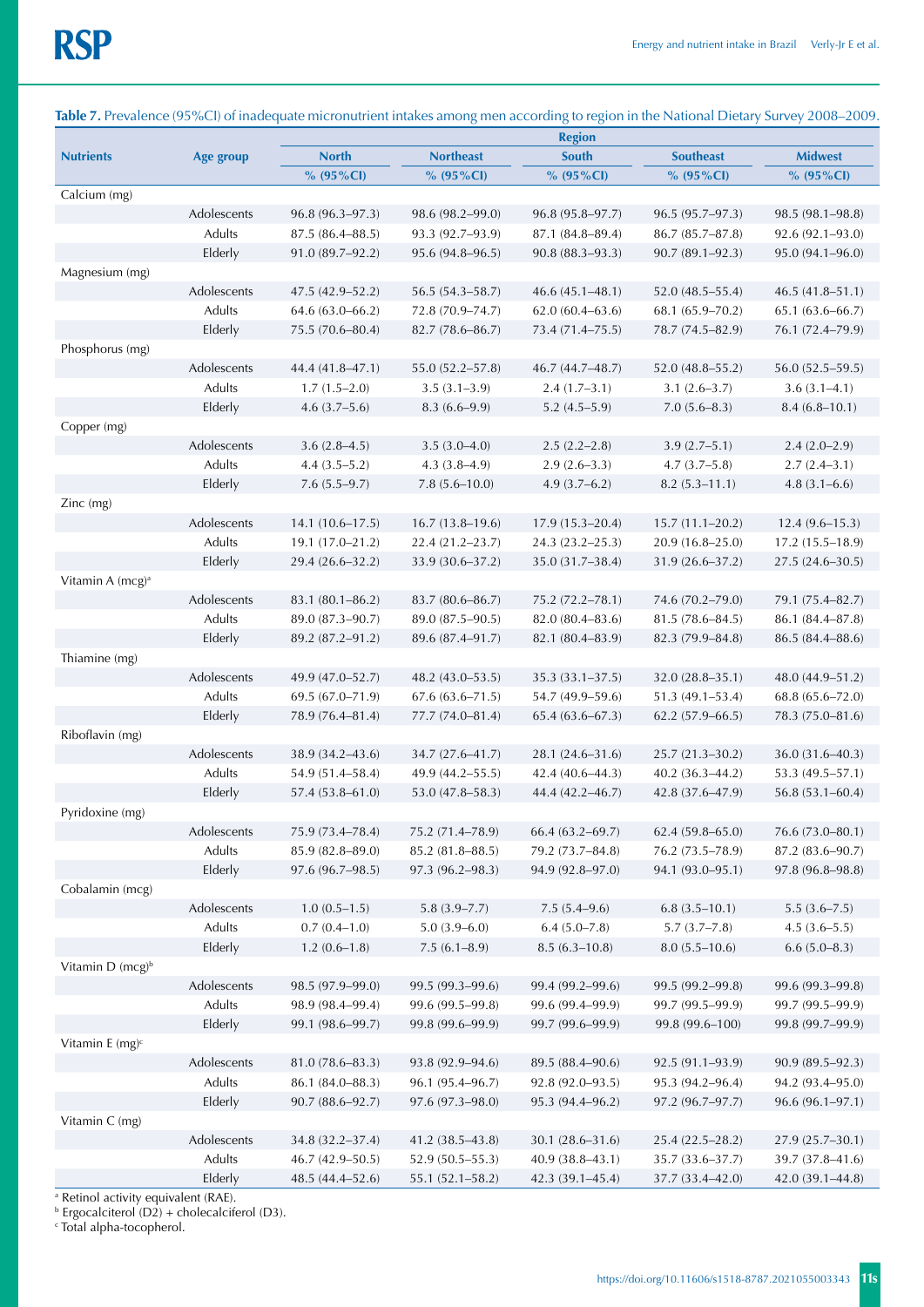|                              |                       | <b>Region</b>       |                     |                             |                     |                     |
|------------------------------|-----------------------|---------------------|---------------------|-----------------------------|---------------------|---------------------|
| <b>Nutrients</b>             | Age group             | <b>North</b>        | <b>Northeast</b>    | South                       | <b>Southeast</b>    | <b>Midwest</b>      |
|                              |                       | $% (95\% CI)$       | % $(95\%$ CI)       | $% (95\% CI)$               | $% (95\% CI)$       | $% (95\% CI)$       |
| Calcium (mg)                 |                       |                     |                     |                             |                     |                     |
|                              | Adolescents           | $97.7(97.3 - 98.2)$ | 99.0 (98.7–99.2)    | $97.4(97.1 - 97.7)$         | $97.2(96.7-97.8)$   | 98.7 (98.4–99.0)    |
|                              | Adults                | 92.3 (91.7–92.9)    | $96.2(95.8 - 96.7)$ | $92.6(91.3 - 93.8)$         | $92.0(90.5 - 93.4)$ | $96.1(95.6 - 96.6)$ |
|                              | Elderly               | 97.1 (96.4-97.8)    | 98.7 (98.5–98.9)    | 97.1 (96.3-97.9)            | $96.7(95.9 - 97.5)$ | 98.3 (98.0–98.6)    |
| Magnesium                    |                       |                     |                     |                             |                     |                     |
| (mg)                         | Adolescents           | 54.2 (51.6-56.9)    | 64.1 (61.2-67.0)    | 54.2 (47.7-60.8)            | 58.8 (55.0-62.7)    | 56.6 (53.0-60.2)    |
|                              | Adults                | $62.4(60.6 - 64.3)$ | $71.0(69.3 - 72.6)$ | 59.9 (58.7-61.2)            | $65.4(64.0 - 66.9)$ | $63.1(61.3 - 64.9)$ |
|                              | Elderly               | $67.5(65.8 - 69.1)$ | 75.3 (73.6-77.0)    | $64.9(63.6 - 66.3)$         | $69.5(66.9 - 72.1)$ | $67.8(66.0 - 69.5)$ |
| Phosphorus (mg)              |                       |                     |                     |                             |                     |                     |
|                              | Adolescents           | 58.1 (55.9–60.2)    | $68.3(66.7-69.8)$   | $61.0(59.3 - 62.7)$         | $65.8(62.8 - 68.7)$ | $68.5(66.5 - 70.4)$ |
|                              | Adults                | $8.4(7.8-9.0)$      | $13.6(12.8 - 14.4)$ | $10.1(9.2 - 11.0)$          | $12.2(10.9-13.5)$   | $14.0(13.1 - 15.0)$ |
|                              | Elderly               | $11.6(10.7-12.5)$   | $18.0(16.4-19.5)$   | $13.1(12.3 - 13.8)$         | $15.9(15.0-16.8)$   | $18.1(16.9-19.2)$   |
| Copper (mg)                  |                       |                     |                     |                             |                     |                     |
|                              | Adolescents           | $8.0(6.9-9.1)$      | $8.4(7.4-9.4)$      | $6.0(5.1 - 6.8)$            | $9.2(7.0 - 11.4)$   | $6.1(4.8 - 7.4)$    |
|                              | Adults                | $15.0(13.5 - 16.6)$ | $15.0(13.9-16.1)$   | $11.1(10.0-12.2)$           | $16.0(13.6 - 18.3)$ | $10.9(9.6-12.2)$    |
|                              | Elderly               | $17.3(15.3 - 19.3)$ | $17.4(16.2 - 18.5)$ | $12.7(11.5 - 14.0)$         | 18.2 (15.9-20.6)    | $12.8(11.3 - 14.3)$ |
| $Zinc$ (mg)                  |                       |                     |                     |                             |                     |                     |
|                              | Adolescents<br>Adults | $18.1(15.4 - 20.8)$ | $21.2(18.8-23.6)$   | 23.1 (20.7-25.4)            | 19.9 (15.2–24.7)    | $16.7(14.2 - 19.1)$ |
|                              |                       | $15.1(13.3 - 16.9)$ | $18.1(17.3 - 18.8)$ | 19.9 (19.1-20.7)            | $16.7(13.1 - 20.4)$ | $13.7(12.2 - 15.1)$ |
|                              | Elderly               | $19.6(16.1-23.1)$   | 23.1 (19.9-26.3)    | 24.4 (21.7-27.2)            | 21.1 (17.3-24.9)    | $17.6(14.7-20.4)$   |
| Vitamin A (mcg) <sup>a</sup> | Adolescents           | 75.4 (71.6-79.2)    |                     | $64.7(61.1 - 68.3)$         |                     | $70.3(66.1 - 74.5)$ |
|                              | Adults                |                     | 75.5 (71.3–79.7)    | $68.8(66.3 - 71.3)$         | $63.8(59.2 - 68.5)$ |                     |
|                              |                       | 78.6 (75.5–81.7)    | 78.8 (76.2-81.4)    |                             | $67.8(64.1 - 71.4)$ | 74.4 (71.3-77.4)    |
|                              | Elderly               | 75.5 (71.5-79.4)    | 74.8 (72.1–77.6)    | 64.2 (61.9-66.6)            | $62.6(59.3 - 65.9)$ | 70.7 (67.7-73.7)    |
| Thiamine (mg)                | Adolescents           | $51.4(47.8 - 55.1)$ | 49.9 (44.8-55.0)    | 36.6 (34.3-39.0)            | 32.8 (30.4-35.1)    | $51.2(46.1 - 56.4)$ |
|                              | Adults                | 73.0 (71.2-74.7)    | 71.2 (67.8-74.6)    | 58.9 (56.9-60.9)            | 54.5 (53.5-55.4)    | 72.3 (69.5–75.1)    |
|                              | Elderly               | 80.4 (77.9-82.9)    | 77.9 (74.9–81.0)    | $66.5(62.5 - 70.4)$         | $61.9(60.3 - 63.6)$ | 79.1 (77.1-81.1)    |
| Riboflavin (mg)              |                       |                     |                     |                             |                     |                     |
|                              | Adolescents           | 34.4 (29.1–39.7)    | $30.2(22.3 - 38.2)$ | 23.7 (20.4-27.0)            | $21.6(17.0 - 26.2)$ | 33.1 (27.2–39.1)    |
|                              | Adults                | 45.6 (42.0-49.3)    | 40.8 (34.9-46.6)    | 33.5 (32.3-34.6)            | $30.6(26.9 - 34.3)$ | 43.7 (40.2–47.2)    |
|                              | Elderly               | $46.5(40.5-52.5)$   | $41.7(35.6 - 47.7)$ | 33.7 (30.9-36.5)            | $31.1(26.0 - 36.2)$ | 44.4 (40.1-48.7)    |
| Pyridoxine (mg)              |                       |                     |                     |                             |                     |                     |
|                              | Adolescents           | 76.9 (72.9-80.9)    | 76.2 (72.1-80.3)    | $67.6(62.1 - 73.0)$         | $63.2(61.3 - 65.1)$ | 78.3 (72.1-84.5)    |
|                              | Adults                | 92.4 (90.5-94.3)    | 92.1 (90.0-94.2)    | 88.2 (85.4-91.0)            | 85.5 (83.7-87.3)    | 93.5 (91.4-95.5)    |
|                              | Elderly               | 98.0 (96.9-99.2)    | 97.6 (96.6-98.6)    | 96.0 (94.2-97.8)            | 94.7 (93.3-96.0)    | 98.0 (97.2-98.7)    |
| Cobalamin (mcg)              |                       |                     |                     |                             |                     |                     |
|                              | Adolescents           | $1.4(0.5-2.2)$      | $7.4(4.0-10.8)$     | $9.0(4.9-13.0)$             | $8.3(3.7-12.9)$     | $7.2(4.0-10.3)$     |
|                              | Adults                | $2.0(1.3-2.6)$      | $10.1 (8.7 - 11.5)$ | $12.5(10.3 - 14.8)$         | $11.3(8.3 - 14.3)$  | $9.6(8.2 - 11.0)$   |
|                              | Elderly               | $2.3(1.6-3.1)$      | $11.6(9.8-13.3)$    | $13.5(11.8 - 15.3)$         | 12.8 (10.7-14.9)    | $10.8(9.0 - 12.7)$  |
| Vitamin D (mcg) <sup>b</sup> |                       |                     |                     |                             |                     |                     |
|                              | Adolescents           | 98.8 (98.5-99.2)    | 99.5 (99.4-99.7)    | 99.5 (99.3-99.7)            | 99.7 (99.5-99.8)    | 99.7 (99.6-99.8)    |
|                              | Adults                | 99.4 (99.1-99.7)    | 99.8 (99.7-99.9)    | 99.8 (99.7-99.9)            | 99.8 (99.7-99.9)    | 99.9 (99.8-99.9)    |
|                              | Elderly               | 99.5 (99.2-99.8)    | 99.8 (99.7-100)     | 99.8 (99.6-100)             | 99.9 (99.8-100)     | 99.9 (99.7-100)     |
| Vitamin E $(mg)^c$           |                       |                     |                     |                             |                     |                     |
|                              | Adolescents           | 87.0 (84.4-89.6)    | 96.2 (95.5-96.9)    | 93.4 (92.3-94.5)            | 95.5 (94.3-96.6)    | 94.5 (93.5-95.4)    |
|                              | Adults                | 95.0 (93.8-96.1)    | 99.0 (98.8-99.1)    | 97.9 (97.6-98.2)            | 98.6 (98.3-99.0)    | 98.5 (98.2-98.7)    |
|                              | Elderly               | 95.9 (94.7-97.0)    | 99.1 (98.9-99.4)    | 98.2 (98.0-98.5)            | 98.9 (98.7-99.0)    | 98.5 (98.2-98.8)    |
| Vitamin C (mg)               |                       |                     |                     |                             |                     |                     |
|                              | Adolescents           | $30.8(26.2 - 35.4)$ | 36.9 (34.7-39.1)    | 26.1 (21.5-30.6)            | $21.5(18.9 - 24.1)$ | 25.4 (21.8-29.1)    |
|                              | Adults                | 37.1 (33.2-41.0)    | 43.4 (40.7-46.0)    | $31.9\ (30.7\text{--}33.0)$ | 26.5 (24.4-28.7)    | 30.6 (28.5-32.7)    |
|                              | Elderly               | 37.4 (32.2-42.5)    | 43.9 (41.2-46.6)    | 31.9 (27.8-36.1)            | 26.7 (23.7-29.7)    | 30.9 (27.9-34.0)    |

# **Table 8.** Prevalence (95%CI) of inadequate micronutrient intakes among women according to region in the National Dietary Survey 2008–2009.

<sup>a</sup> Retinol activity equivalent (RAE).<br><sup>b</sup> Ergocalciterol (D2) + cholecalciferol (D3).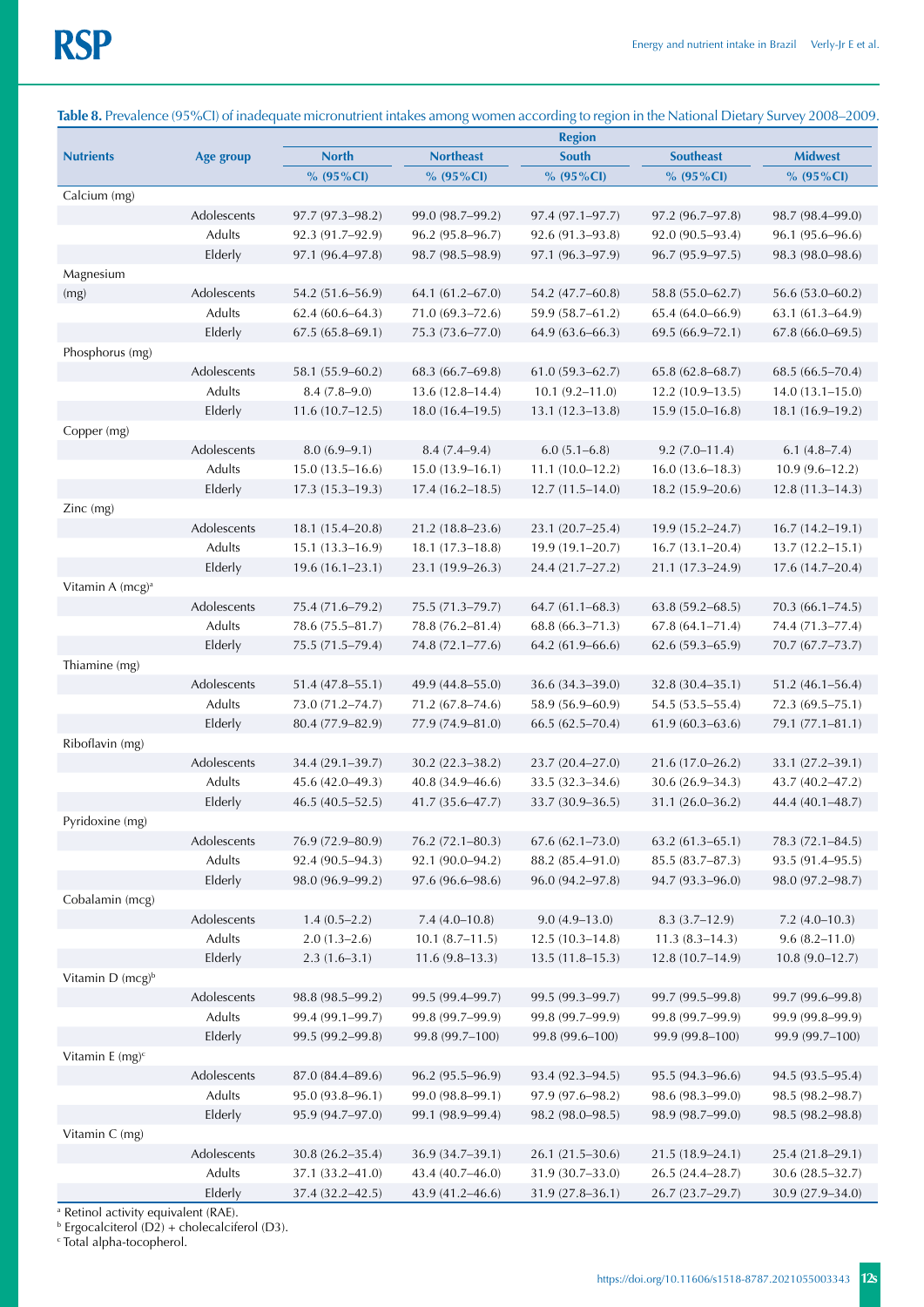When the analyses were stratified by regions of the country, similar results were found for men and women, both in 2008–2009 (Tables 7 and 8) and in 2017–2018 (Tables 9 and 10). We found that thiamine, zinc, vitamin C, magnesium, cobalamin, and copper stood out as the most variable micronutrients between regions (Figures 1 and 2). In 2017–2018, the North and Northeast regions, followed by the Midwest, stood out between the first and second positions with the highest prevalence of inadequacy for most of the analyzed nutrients. Among the statistically significant differences, we chose to highlight the most evident ones (> 15 percentage points).

Discrepancies were found in the prevalence of inadequacy of thiamine between the North and Southeast and of zinc between the South and Midwest, whose estimates, in all age



**Figure 1.** Prevalence (95%CI) of inadequate micronutrient intakes by region in the National Dietary Survey 2017–2018.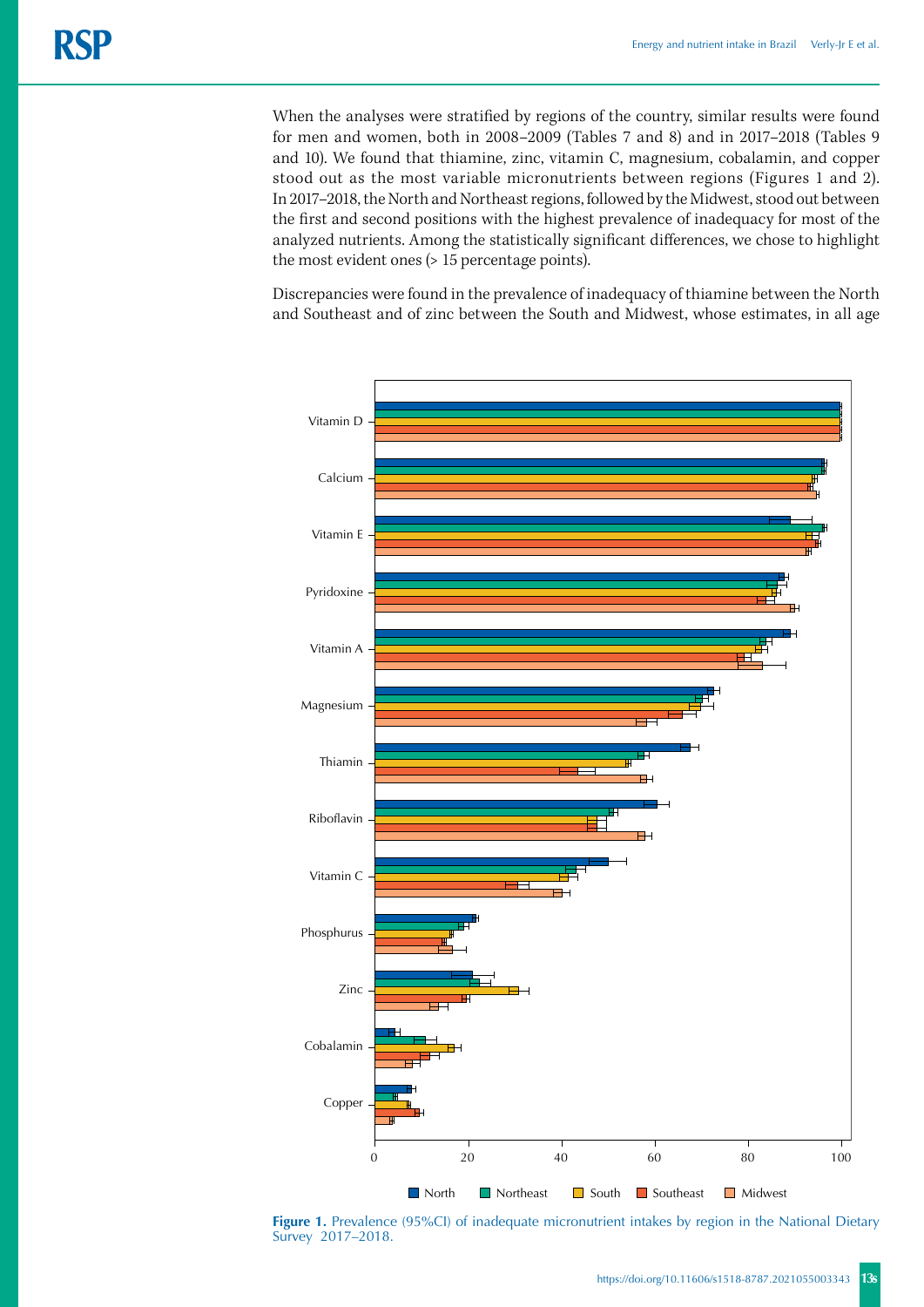groups, were 1.5 to 2 times higher in the first region compared to the last, respectively. The Southeast region stood out with lower prevalence of inadequacy of thiamine in relation to the Northeast and Midwest regions among adults and the elderly, while the South, in the second position of least inadequacy, still differed in relation to the North region among adolescents and adults. In addition, the North region emerged with the highest differences in the prevalence of inadequate vitamin C in contrast to the Southeast region among men and women of all age groups, and magnesium in contrast to the Midwest region for adults, but with a lower prevalence of inadequacy of cobalamin in relation to the South region among adult and elderly women (Tables 9 and 10).



Figure 2. Prevalence (95%CI) of inadequate micronutrient intakes by region in the National Dietary Survey 2008–2009.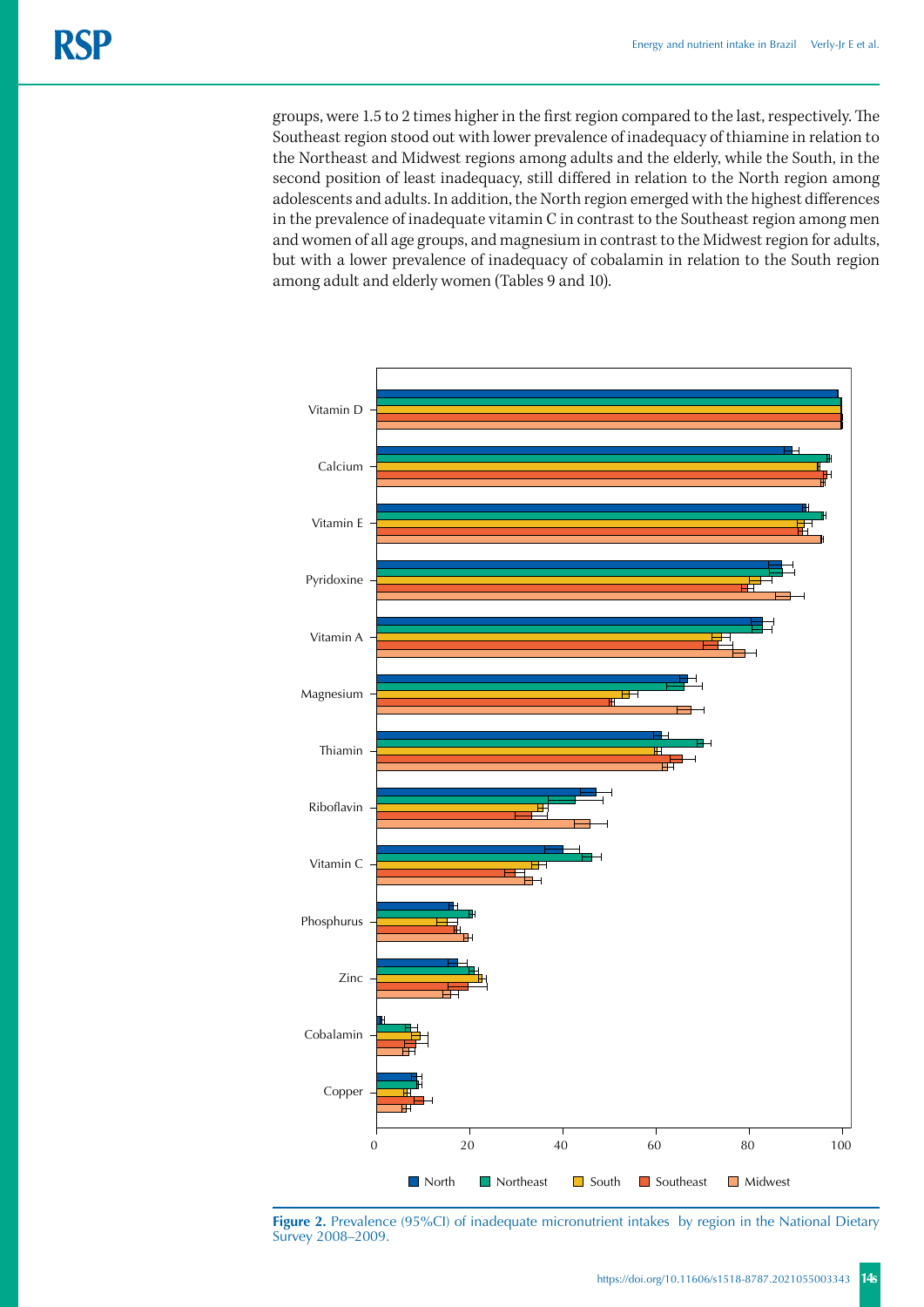|                              |               |                     |                     | <b>Region</b>       |                     |                                         |
|------------------------------|---------------|---------------------|---------------------|---------------------|---------------------|-----------------------------------------|
| <b>Nutrients</b>             | Age group     | <b>North</b>        | <b>Northeast</b>    | South               | <b>Southeast</b>    | <b>Midwest</b>                          |
|                              |               | % (95%Cl)           | $% (95\% CI)$       | % (95%Cl)           | % (95%CI)           | % $(95\%$ CI)                           |
| Calcium (mg)                 |               |                     |                     |                     |                     |                                         |
|                              | Adolescents   | $98.8(98.5 - 99.1)$ | 98.6 (98.4–98.9)    | $97.9(97.4 - 98.3)$ | $97.3(96.9 - 97.6)$ | 98.0 (97.7-98.4)                        |
|                              | <b>Adults</b> | 93.3 (92.1-94.5)    | 93.2 (92.3-94.0)    | 89.9 (88.6-91.3)    | 88.5 (87.4-89.7)    | $91.1(90.5 - 91.7)$                     |
|                              | Elderly       | $96.2(94.8-97.5)$   | 96.1 (95.0-97.2)    | 93.8 (93.4-94.3)    | $92.7(91.3 - 94.1)$ | 94.4 (93.4–95.4)                        |
| Magnesium (mg)               |               |                     |                     |                     |                     |                                         |
|                              | Adolescents   | 58.4 (56.6–60.2)    | 55.9 (53.9–57.9)    | 54.0 (49.7-58.4)    | $53.4(46.7-60.2)$   | $43.7(40.3 - 47.1)$                     |
|                              | Adults        | 74.4 (73.1–75.6)    | 71.1 (69.3–72.9)    | 70.2 (67.7–72.6)    | $65.8(63.3 - 68.3)$ | 58.9 (56.5-61.2)                        |
|                              | Elderly       | $84.8(83.1 - 86.6)$ | 82.3 (80.4-84.3)    | $81.3(79.1 - 83.5)$ | 77.8 (75.0-80.6)    | $71.8(70.1 - 73.6)$                     |
| Phosphorus (mg)              |               |                     |                     |                     |                     |                                         |
|                              | Adolescents   | $56.1(54.3 - 58.0)$ | $52.9(50.4 - 55.3)$ | $51.2(48.0 - 54.3)$ | $48.3(46.5 - 50.2)$ | $50.6(45.3 - 55.8)$                     |
|                              | Adults        | $2.7(2.0-3.4)$      | $2.3(1.7-2.8)$      | $2.13(2.0-2.3)$     | $1.78(1.3-2.3)$     | $1.87(1.1 - 2.7)$                       |
|                              | Elderly       | $8.5(7.0-10.0)$     | $7.4(6.1 - 8.7)$    | $7.0(6.6 - 7.3)$    | $5.81(5.0 - 6.7)$   | $6.57(4.8 - 8.3)$                       |
| Copper (mg)                  |               |                     |                     |                     |                     |                                         |
|                              | Adolescents   | $3.0(2.6 - 3.4)$    | $1.3(1.2 - 1.4)$    | $2.3(1.8-2.8)$      | $3.5(2.7-4.4)$      | $1.0(0.8-1.2)$                          |
|                              | Adults        | $3.3(2.7-3.9)$      | $1.4(1.2 - 1.7)$    | $2.6(2.2 - 3.0)$    | $3.7(3.1-4.3)$      | $1.1(0.8-1.4)$                          |
|                              | Elderly       | $5.8(4.6 - 7.1)$    | $2.7(2.2 - 3.2)$    | $4.9(4.3-5.4)$      | $6.5(5.8 - 7.2)$    | $2.3(1.9-2.8)$                          |
| Zinc (mg)                    | Adolescents   | $15.5(12.3 - 18.8)$ | $16.1(12.8-19.3)$   | $22.5(20.3 - 24.8)$ | $13.7(10.6 - 16.8)$ | $9.2(6.6 - 11.8)$                       |
|                              | Adults        | $20.5(16.1-2)$      | $21.4(19.1 - 23.6)$ | 29.3 (27.1-31.5)    | $18.0(17.2 - 18.9)$ |                                         |
|                              | Elderly       | 34.7 (28-41.4)      | 36.3 (33.3-39.2)    | 45.7 (44.5-46.8)    | $31.6(30.1 - 33.1)$ | $12.8(10.8 - 14.9)$<br>24.3 (21.7-26.9) |
| Vitamin A (mcg) <sup>a</sup> |               |                     |                     |                     |                     |                                         |
|                              | Adolescents   | 88.7 (86.2-91.1)    | 84.0 (81.2-86.8)    | 82.9 (81.4-84.4)    | 80.1 (76.9-83.3)    | 83.0 (77.3–88.7)                        |
|                              | Adults        | $93.5(92.6 - 94.5)$ | 89.9 (88.8-91.1)    | 89.1 (87.9-90.4)    | 86.1 (84.9–87.3)    | 89.1 (84.8-93.5)                        |
|                              | Elderly       | $92.2(90.6 - 93.8)$ | $88.3(86.1 - 90.5)$ | $87.6(86.1 - 89.2)$ | 84.2 (82.4-86.0)    | 87.6 (83.4-91.8)                        |
| Thiamine (mg)                |               |                     |                     |                     |                     |                                         |
|                              | Adolescents   | $45.2(41.8 - 48.5)$ | 34.1 (31.1-37.0)    | $29.1(27.1 - 31.2)$ | $22.4(18.2 - 26.6)$ | 33.6 (30.8-36.3)                        |
|                              | Adults        | $67.2(65.0-69.3)$   | 55.2 (54.1-56.2)    | $50.2(49.4 - 51.1)$ | 39.3 (35.3–43.3)    | 55.7 (54.3–57.2)                        |
|                              | Elderly       | 78.2 (76.1-80.4)    | $67.4(65.1 - 69.8)$ | $63.2(61.6 - 64.9)$ | 51.4 (47.4–55.4)    | 67.6 (65.4-69.9)                        |
| Riboflavin (mg)              |               |                     |                     |                     |                     |                                         |
|                              | Adolescents   | $45.8(43.1 - 48.4)$ | 37.2 (34.5–39.8)    | $32.8(29.7 - 35.8)$ | 34.6 (31.6–37.7)    | $42.3(40.5 - 44.0)$                     |
|                              | Adults        | $65.6(62.7 - 68.5)$ | $56.1(54.1 - 58.2)$ | 51.9 (50.8-53.0)    | $51.7(49.1 - 54.3)$ | $62.4(60.4 - 64.4)$                     |
|                              | Elderly       | $68.7(65.8 - 71.6)$ | 59.1 (57.3-60.9)    | 55.7 (54.5-57.0)    | $54.6(52.1 - 57.1)$ | $65.7(63.3 - 68.0)$                     |
| Pyridoxine (mg)              |               |                     |                     |                     |                     |                                         |
|                              | Adolescents   | 73.5 (71.0-76.0)    | 69.5 (64.9-74.0)    | 66.8 (63.6-70.0)    | 65.1 (61.0-69.2)    | 75.7 (73.8-77.7)                        |
|                              | Adults        | 85.7 (84.1-87.2)    | 82.8 (79.4-86.1)    | 81.6 (80.6-82.6)    | 78.7 (76.0-81.4)    | $87.5(85.8 - 89.2)$                     |
|                              | Elderly       | 96.7 (96.0-97.4)    | 95.5 (94.5-96.5)    | 94.8 (94.1-95.5)    | 93.3 (92.3-94.3)    | 97.1 (96.6-97.6)                        |
| Cobalamin (mcg)              |               |                     |                     |                     |                     |                                         |
|                              | Adolescents   | $2.6(2.2 - 3.0)$    | $6.8(5.3 - 8.3)$    | $10.8(9.4 - 12.1)$  | $7.7(5.4 - 10.0)$   | $4.8(4.0 - 5.6)$                        |
|                              | Adults        | $2.1(1.5-2.7)$      | $5.8(4.4 - 7.2)$    | $9.9(9.0 - 10.9)$   | $6.3(4.9 - 7.6)$    | $4.1 (3.3 - 5.0)$                       |
|                              | Elderly       | $4.3(2.8-5.8)$      | $10.9(8.0-13.8)$    | $17.1(15.8 - 18.5)$ | $11.5(9.6 - 13.4)$  | $8.2(6.7-9.8)$                          |
| Vitamin D (mcg) <sup>b</sup> |               |                     |                     |                     |                     |                                         |
|                              | Adolescents   | 99.8 (99.7-99.9)    | 99.9 (99.8-99.9)    | 99.8 (99.7-99.9)    | 99.8 (99.8-99.9)    | 99.8 (99.7-99.9)                        |
|                              | Adults        | 99.9 (99.8-99.9)    | 99.9 (99.9-100)     | 99.9 (99.9-100)     | 99.9 (99.8-99.9)    | 99.9 (99.8-100)                         |
|                              | Elderly       | 100 (99.9-100)      | 100 (100-100)       | 100 (99.9-100)      | 99.9 (99.9-100)     | 99.9 (99.9-100)                         |
| Vitamin E $(mg)^c$           |               |                     |                     |                     |                     |                                         |
|                              | Adolescents   | 81.8 (76.3-87.2)    | 92.8 (91.9-93.8)    | 88.0 (85.3-90.7)    | 90.6 (89.5-91.6)    | 87.4 (86.4-88.5)                        |
|                              | Adults        | 85.3 (79.3-91.3)    | 94.7 (94.1-95.4)    | 90.7 (89.2-92.2)    | $92.7(91.8-93.6)$   | $90.0(89.1 - 91.0)$                     |
|                              | Elderly       | 91.2 (86.3-96.1)    | 97.3 (96.7-97.8)    | 94.7 (93.5-96.0)    | 95.7 (95.0-96.4)    | 94.2 (93.3-95.1)                        |
| Vitamin C (mg)               |               |                     |                     |                     |                     |                                         |
|                              | Adolescents   | $42.7(38.0 - 47.3)$ | 36.2 (31.6-40.8)    | 33.9 (29.2-38.6)    | 25.3 (20.5-30.1)    | $32.8(28.5 - 37.0)$                     |
|                              | Adults        | 57.2 (53.8-60.5)    | 50.0 (48.2-51.9)    | 48.0 (45.7-50.3)    | 36.1 (33.2-38.9)    | 46.6 (44.9-48.4)                        |
|                              | Elderly       | 58.8 (53.4-64.2)    | 51.4 (48.1-54.8)    | 50.1 (48.0-52.1)    | 37.6 (34.0-41.2)    | 48.6 (45.5-51.7)                        |

# **Table 9.** Prevalence (95%CI) of inadequate micronutrient intakes among men according to region in the National Dietary Survey 2017–2018.

a Retinol activity equivalent (RAE).

b Ergocalciterol (D2) + cholecalciferol (D3).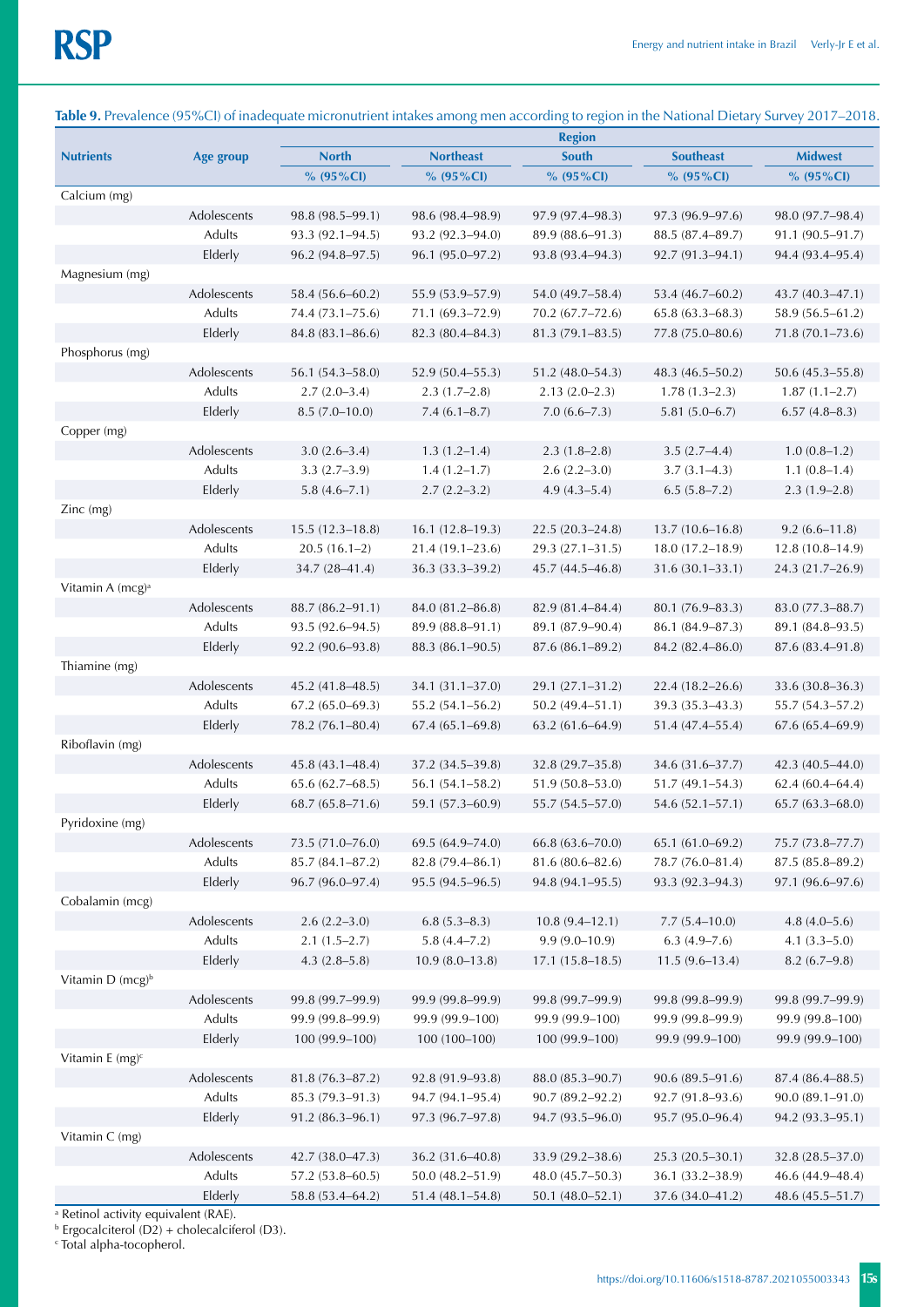**Table 10.** Prevalence (95%CI) of inadequate micronutrient intakes among women according to region in the National Dietary Survey 2017–2018.

|                              |             | <b>Region</b>       |                     |                     |                     |                     |
|------------------------------|-------------|---------------------|---------------------|---------------------|---------------------|---------------------|
| <b>Nutrients</b>             | Age group   | <b>North</b>        | <b>Northeast</b>    | South               | <b>Southeast</b>    | <b>Midwest</b>      |
|                              |             | % $(95\%$ CI)       | % $(95\%$ CI)       | % $(95\%$ CI)       | $% (95\%CI)$        | % $(95\%$ CI)       |
| Calcium (mg)                 |             |                     |                     |                     |                     |                     |
|                              | Adolescents | 99.4 (99.0–99.8)    | 99.3 (98.8–99.7)    | 98.8 (98.4–99.1)    | 98.5 (97.8–99.3)    | 99.0 (98.4–99.6)    |
|                              | Adults      | $97.2(96.5 - 97.8)$ | $97.2(96.5 - 97.8)$ | $95.7(95.5 - 95.9)$ | 95.0 (94.2-95.8)    | $96.3(95.6 - 96.9)$ |
|                              | Elderly     | 99.1 (98.8–99.4)    | 99.0 (98.9–99.1)    | 98.4 (98.2-98.5)    | $97.8(97.5 - 98.1)$ | 98.6 (98.4-98.8)    |
| Magnesium (mg)               |             |                     |                     |                     |                     |                     |
|                              | Adolescents | $68.9(66.4 - 71.4)$ | $65.5(63.0 - 68.1)$ | $66.0(63.3 - 68.6)$ | $61.2(57.8 - 64.6)$ | 54.7 (50.5-58.8)    |
|                              | Adults      | 74.0 (72.9-75.1)    | 70.6 (68.9–72.3)    | $69.7(66.7 - 72.6)$ | $65.6(62.7 - 68.6)$ | 58.5 (55.4–61.6)    |
|                              | Elderly     | 77.0 (74.2–79.8)    | 74.8 (72.4–77.3)    | 74.0 (72.9-75.2)    | $69.3(67.0 - 71.5)$ | $62.8(58.7 - 66.9)$ |
| Phosphorus (mg)              |             |                     |                     |                     |                     |                     |
|                              | Adolescents | 75.0 (71.0-79.0)    | 72.4 (68.0-76.8)    | $70.7(65.8 - 75.6)$ | $67.8(64.0 - 71.6)$ | 69.0 (63.0–74.9)    |
|                              | Adults      | $14.7(13.4 - 15.9)$ | $13.3(12.1 - 14.6)$ | $12.8(11.7-13.9)$   | $11.2(10.2 - 12.3)$ | $11.7(8.6 - 14.8)$  |
|                              | Elderly     | $21.6(19.2 - 24.1)$ | $19.5(16.9-22.1)$   | $18.8(17.9-19.6)$   | $16.5(14.6 - 18.4)$ | $17.6(13.6 - 21.7)$ |
| Copper (mg)                  |             |                     |                     |                     |                     |                     |
|                              | Adolescents | $8.6(7.5-9.7)$      | $4.6(4.3-4.9)$      | $7.2(6.0-8.3)$      | $9.8(8.6 - 11.1)$   | $3.8(3.2 - 4.3)$    |
|                              | Adults      | $13.3(12.0 - 14.6)$ | $7.3(6.6 - 8.1)$    | $11.5(10.8-12.1)$   | $15.1(13.7-16.4)$   | $6.2(5.3 - 7.1)$    |
|                              | Elderly     | $14.3(11.8-16.9)$   | $8.3(6.7-9.9)$      | $12.6(11.0-14.2)$   | $16.3(14.2 - 18.3)$ | $6.9(5.4 - 8.4)$    |
| Zinc (mg)                    |             |                     |                     |                     |                     |                     |
|                              | Adolescents | 22.9(18.7–27.1)     | $23.6(20.5-26.8)$   | $31.8(28.8 - 34.9)$ | $20.3(19.1 - 21.4)$ | $14.5(12.0-17.0)$   |
|                              | Adults      | $18.8(14.3-23.2)$   | $20.3(18.0-22.6)$   | $27.8(25.6 - 29.9)$ | $17.2(16.3-18.1)$   | $12.0(9.8-14.2)$    |
|                              | Elderly     | 27.3 (22.4-32.2)    | 28.6 (25.8-31.4)    | 37.5 (34.5-40.5)    | 24.4 (22.7-26.0)    | 18.3 (15.8-20.9)    |
| Vitamin A (mcg) <sup>a</sup> |             |                     |                     |                     |                     |                     |
|                              | Adolescents | $85.3(81.5 - 89.2)$ | 79.4 (75.0–83.7)    | 78.4 (76.1–80.6)    | 73.5 (68.2–78.7)    | 77.8 (69.6-86.0)    |
|                              | Adults      | $86.9(85.9 - 87.8)$ | $80.8(79.6 - 82.1)$ | 79.9 (77.2–82.5)    | 75.6 (74.2–77.1)    | 79.9 (74.4–85.3)    |
|                              | Elderly     | 80.0 (77.5-82.5)    | 73.3 (71.1-75.5)    | 72.6 (71.3–74.0)    | $66.8(64.5 - 69.1)$ | 72.2 (65.0-79.4)    |
| Thiamine (mg)                |             |                     |                     |                     |                     |                     |
|                              | Adolescents | 54.2 (51.0–57.5)    | $42.8(40.5 - 45.1)$ | 38.6 (36.8–40.3)    | 29.2 (25.0–33.3)    | 42.9 (41.2–44.5)    |
|                              | Adults      | 75.8 (73.7-77.9)    | $65.2(63.3 - 67.1)$ | $60.6(59.7 - 61.4)$ | 49.7 (45.8–53.6)    | $65.7(64.4 - 67.0)$ |
|                              | Elderly     | 79.5 (77.3–81.8)    | 70.5 (68.7–72.2)    | $66.2(65.6 - 66.9)$ | 54.5 (51.4–57.7)    | 70.5 (69.2–71.9)    |
| Riboflavin (mg)              |             |                     |                     |                     |                     |                     |
|                              | Adolescents | $50.4(44.5 - 56.4)$ | $40.8(35.8 - 45.8)$ | 36.9 (30.2-43.5)    | $36.6(31.1 - 42.1)$ | 46.6 (41.6–51.6)    |
|                              | Adults      | $62.2(59.7 - 64.7)$ | $52.6(51.5-53.6)$   | 48.2 (46.0–50.4)    | 48.3 (46.4–50.2)    | 59.2 (58.0-60.4)    |
|                              | Elderly     | 57.9 (53.9-61.9)    | 47.8 (46.0–49.6)    | 43.9 (41.7-46.2)    | 43.3 (42.0-44.6)    | 54.6 (52.5-56.7)    |
| Pyridoxine (mg)              |             |                     |                     |                     |                     |                     |
|                              | Adolescents | 79.9 (76.4-83.4)    | 76.0 (72.4-79.6)    | 74.7 (71.4-78.1)    | 70.9 (66.5-75.3)    | 81.1 (78.2-83.9)    |
|                              | Adults      | 93.9 (93.2-94.6)    | 92.2 (90.7-93.7)    | 91.4 (90.9-91.9)    | 89.6 (88.3-90.9)    | 94.8 (94.3-95.2)    |
|                              | Elderly     | 97.9 (97.3-98.4)    | 97.0 (96.2-97.9)    | $96.6(96.2 - 97.1)$ | 95.4 (94.7-96.2)    | 98.2 (97.8-98.5)    |
| Cobalamin (mcg)              |             |                     |                     |                     |                     |                     |
|                              | Adolescents | $4.2(1.8-6.6)$      | $10.0(5.5 - 14.5)$  | $15.7(10.8 - 20.7)$ | $11.0(6.5 - 15.5)$  | $7.4(4.0-10.9)$     |
|                              | Adults      | $6.1(4.6 - 7.6)$    | 14.8 (11.8-17.8)    | 22.2 (21.0-23.5)    | $15.9(13.5 - 18.3)$ | $11.1 (9.2 - 13.1)$ |
|                              | Elderly     | $7.9(5.7-10.0)$     | $17.8(13.5 - 22.1)$ | 26.3 (23.7-28.8)    | $18.8(14.9 - 22.7)$ | $14.0(10.6 - 17.3)$ |
| Vitamin D (mcg) <sup>b</sup> |             |                     |                     |                     |                     |                     |
|                              | Adolescents | 99.8 (99.7-100)     | 99.9 (99.9-99.9)    | 99.9 (99.9-100)     | 99.8 (99.8-99.9)    | 99.9 (99.8-99.9)    |
|                              | Adults      | 100 (99.9-100)      | 100 (100-100)       | 100 (99.9-100)      | 99.9 (99.9-100)     | 99.9 (99.9-100)     |
|                              | Elderly     | 100 (100-100)       | 100 (100-100)       | 100 (100-100)       | 100 (99.9-100)      | 100 (99.9-100)      |
| Vitamin E $(mg)^c$           |             |                     |                     |                     |                     |                     |
|                              | Adolescents | 89.1 (83.8-94.5)    | $96.0(95.1 - 97.0)$ | 93.4 (91.5-95.3)    | 94.8 (93.5-9.06)    | 92.3 (91.0-93.6)    |
|                              | Adults      | 94.1 (91.0-97.2)    | 98.3 (98.0-98.7)    | 96.6 (95.6-97.6)    | 97.5 (97.0-97.9)    | 96.3 (95.8-96.9)    |
|                              | Elderly     | 95.9 (92.7-99.2)    | 98.9 (98.6-99.2)    | 97.9 (97.2-98.6)    | 98.3 (97.9-98.6)    | 97.5 (97.0-97.9)    |
| Vitamin C (mg)               |             |                     |                     |                     |                     |                     |
|                              | Adolescents | 37.5 (32.3-42.7)    | $30.9(26.1 - 35.8)$ | 29.2 (25.5-32.9)    | $20.0(17.1 - 22.9)$ | 28.0 (24.7-31.4)    |
|                              | Adults      | 48.0 (44.0-51.9)    | $40.8(38.5 - 43.1)$ | 38.9 (37.0-40.8)    | 27.9 (25.4-30.5)    | 37.6 (35.6-39.6)    |
|                              |             |                     |                     |                     |                     |                     |
|                              | Elderly     | 45.2 (41.0-49.4)    | 38.4 (36.0-40.9)    | 36.6 (33.4-39.8)    | 25.5 (21.7-29.2)    | 35.2 (32.7-37.7)    |

<sup>a</sup> Retinol activity equivalent (RAE).<br><sup>b</sup> Ergocalciterol (D2) + cholecalciferol (D3).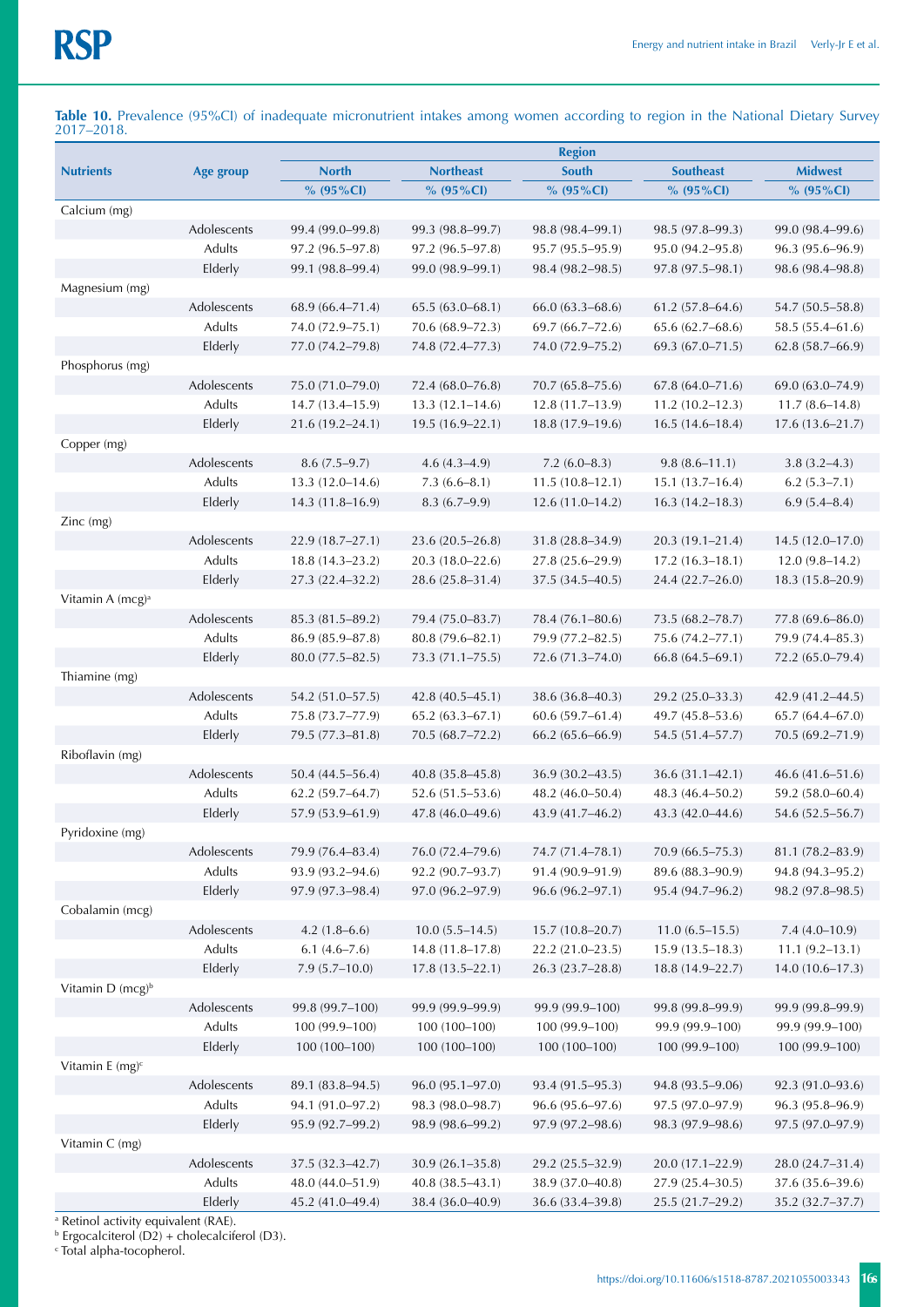#### **DISCUSSION**

Despite the gap of a decade between the two National Dietary Surveys, energy consumption did not vary significantly over the period, and the nutrients that caused concern in the first survey remain those with the highest prevalence of inadequacy in the second survey, with emphasis on calcium, vitamins A, D and E, magnesium, and pyridoxine. The high prevalence of excessive sodium intake in both surveys is also noteworthy, especially among adult men.

The poorest individuals were more vulnerable to inadequate consumption of most of the investigated nutrients, with special attention to vitamins A and C, thiamine, and riboflavin, which had a great absolute and relative difference in comparison with the higher-income stratum. Demographic disparities were observed according to the regions of the country and, in general, the prevalence of inadequate consumption was higher for the North region, followed by the Northeast or Midwest regions.

The prevalence of inadequacy presented here is based on ideal values for the maintenance of biochemical markers in healthy individuals. Therefore, they do not necessarily indicate the appearance of clinical health outcomes. These outcomes result from metabolic mechanisms that involve the interaction between bioavailability and nutrient requirements, as well as individual characteristics related, for example, to genetic factors and nutritional status throughout life<sup>18</sup>.

Few studies with a representative sample of the Brazilian population analyzed the prevalence of inadequate nutrient intake. Among them, the Study of Cardiovascular Risks in Adolescents (Erica)19 evaluated Brazilian adolescents and pointed out as nutrients with the highest prevalence of inadequacy the same ones observed in this analysis; for example, calcium (99% prevalence of inadequacy), vitamins A (prevalence inadequacy ranging between 60% and 74%) and E (100% inadequacy prevalence), and sodium (overconsumption prevalence ranging between 79% and 91%).

A 50% inadequacy in phosphorus intake among the adolescents investigated in this analysis was also observed in the Erica study, which found even higher prevalence of inadequacy, between 59% and 65%. The greater inadequacy of phosphorus in this age group is due to the higher recommended intake, approximately twice that recommended for adults<sup>20</sup>. The importance of phosphorus in adolescence is also highlighted, along with calcium and vitamin D, for the proper maintenance of bone metabolism and prevention of diseases such as scoliosis and osteoporosis in older ages<sup>21</sup>.

Studies in Europe, North America, Latin America, Africa, and Asia also point to inadequate nutrient intake in different populations. Each region has specific characteristics regarding the nutrients whose intake by its population is most critical. However, in general, there were high prevalence of inadequate intake of calcium, vitamins A, D, E, zinc, folate, and iron<sup>22,23</sup>. The evolution of nutrient inadequacy was also assessed with data from adults from the North American National Health and Nutrition Examination Survey, from 2003 to 2016. A reduction in inadequacy was observed for most nutrients. Nonetheless, calcium, magnesium, vitamins A, C, D, and E, and folate remained inadequate above 50% in 2015–201624. One should note, however, that although different studies indicate high prevalence of inadequacy for the same nutrients, such results need to be viewed with caution, as research differs in dietary assessment methods, reference values, and analyses used to estimate usual consumption.

Some important aspects about the high prevalence of inadequate intake of calcium and vitamin D need to be pointed out. The reference values for these two nutrients were revised in the last decade, based on the best evidence available at the time<sup>20</sup>. However, to establish these values little or no sun exposure<sup>20</sup> was assumed, which may not be applicable in countries with a predominantly tropical climate, such as Brazil. Part of the need for vitamin D can be met by synthesis from sun exposure. Accordingly, in a study carried out in the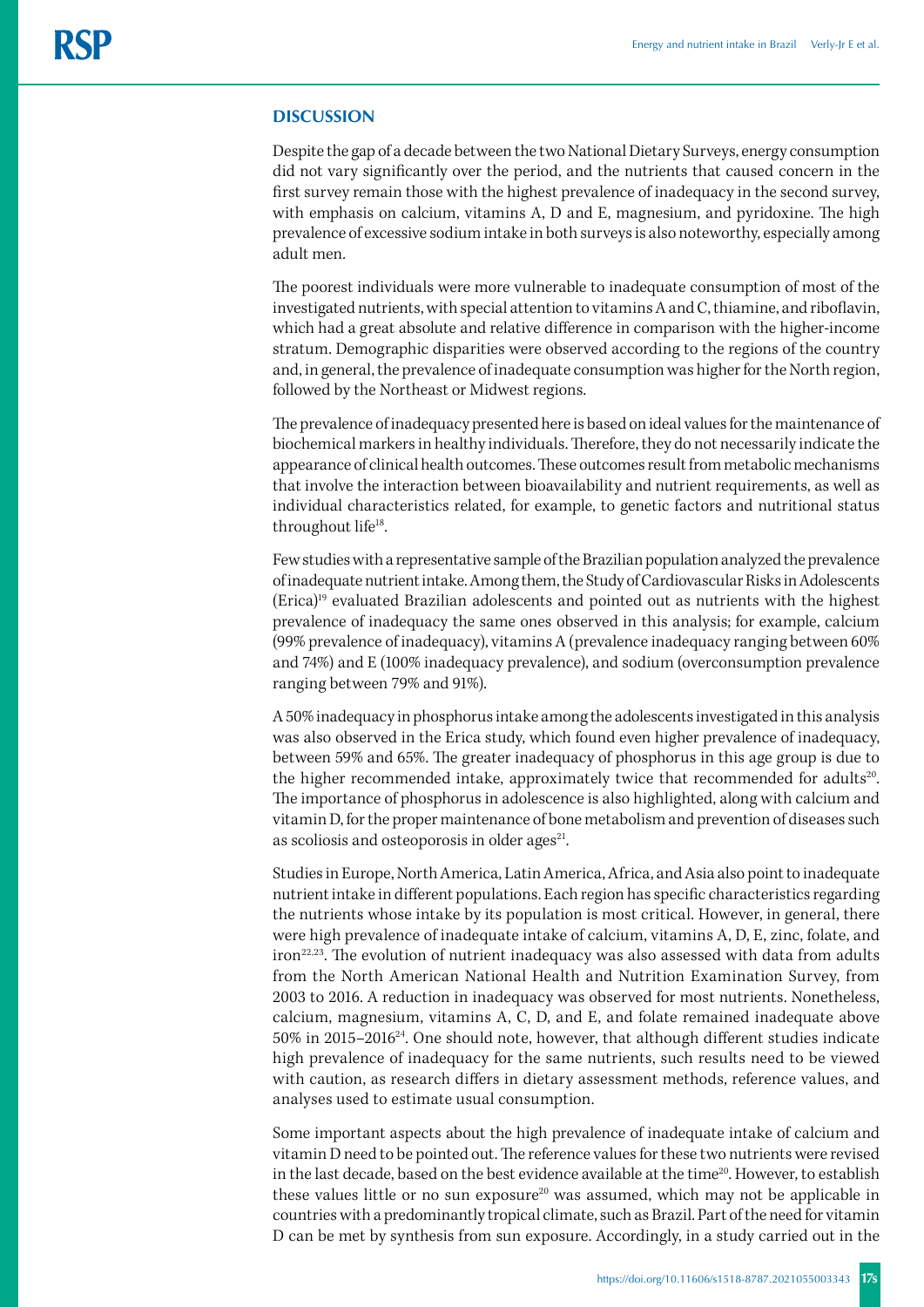city of São Paulo, almost 100% of the population had inadequate intake of vitamin D, but approximately half of the people had an adequate serum level $25$ .

Calcium requirements are also a source of intense debate, involving both the adequacy of balance studies and the non-confirmation of beneficial effects for bone health in meta-analyses of longitudinal studies<sup>26</sup>. However, despite criticisms of reference values, the frequency of consumption of foods that are sources of calcium and vitamin D, such as dairy products and fish, has been very low since the 2008–200910.

Excessive and inadequate consumption of sodium remained between the two surveys, a result in line with the 2013 National Health Survey, which estimated the consumption of salt in the Brazilian population by the urinary excretion of sodium. The verified consumption, higher among men, was twice the maximum amount of intake recommended by the World Health Organization $27$ .

The high prevalence of excessive sodium intake has been a concern for decades in Brazil<sup>28</sup> and worldwide<sup>29</sup>. The excessive consumption, associated with a diet low in potassium, increases blood pressure levels and represents a risk for the development of arterial hypertension, which in turn has been listed as one of the most important risk factors for morbidity and mortality from cardiovascular diseases<sup>30</sup>. Another outstanding result was the increase, among the elderly, of riboflavin inadequacy, a vitamin that can exert neuroprotective effects for some neurological disorders (for example, Parkinson's disease, migraine, and multiple sclerosis), with milk and dairy products, viscera, and beef as its main sources<sup>31</sup>.

Individuals with lower per capita household income were those with the highest prevalence of inadequacy for most of the investigated nutrients. Similarly, in general, poorer regions of the country had higher prevalence of inadequacy. Studies with the North American population also showed that, among adults of low socioeconomic status, the proportion of individuals with inadequate nutrient intake increased $24$ , while at higher income levels the risk of inadequacy decreased<sup>32</sup>.

The socioeconomic and demographic disparities highlighted here have already been observed in other analyses of the 2008–2009 survey<sup>33</sup> and in other samples of Brazilian population base34. These disparities were also observed in the assessment of food consumption using the same database, with a reduction in the frequency of fruit consumption between 2008–2009 and 2017–2018, more pronounced in the lowest quartile of income. In contrast, the 2017–2018 results showed that typically Brazilian foods, such as rice, beans, manioc flour, corn and corn-based foods were consumed more frequently among low-income individuals<sup>10</sup>.

Regional differences were observed along with income differences. Foods such as cassava flour, corn, and corn-based foods were more frequently consumed in poorer regions such as the North and Northeast, respectively. On the other hand, the South and Southeast regions had the highest average per capita consumption of fruits and vegetables<sup>10</sup>. Also noteworthy is that results of the POF 2017–2018 also showed how the regular and permanent access of households to quality food in sufficient quantity is unequal in Brazil. The North and Northeast regions had the lowest proportions of private households in food security situation. Less than half of the residents of these regions had full and regular access to food<sup>5</sup>. Therefore, any strategy that aims to improve nutrient intake in Brazil needs to emphasize access to adequate food for the most disadvantaged individuals living in the poorest regions.

This study has some limitations. First, nutrient intake did not consider the information on the use of nutritional supplements collected in the last survey. Individuals were only asked about their use in the last 30 days, but without information on the amount and frequency consumed. Therefore, was not possible to estimate the amount of nutrients provided by supplements. The use of multivitamins, B-complex vitamins, and vitamin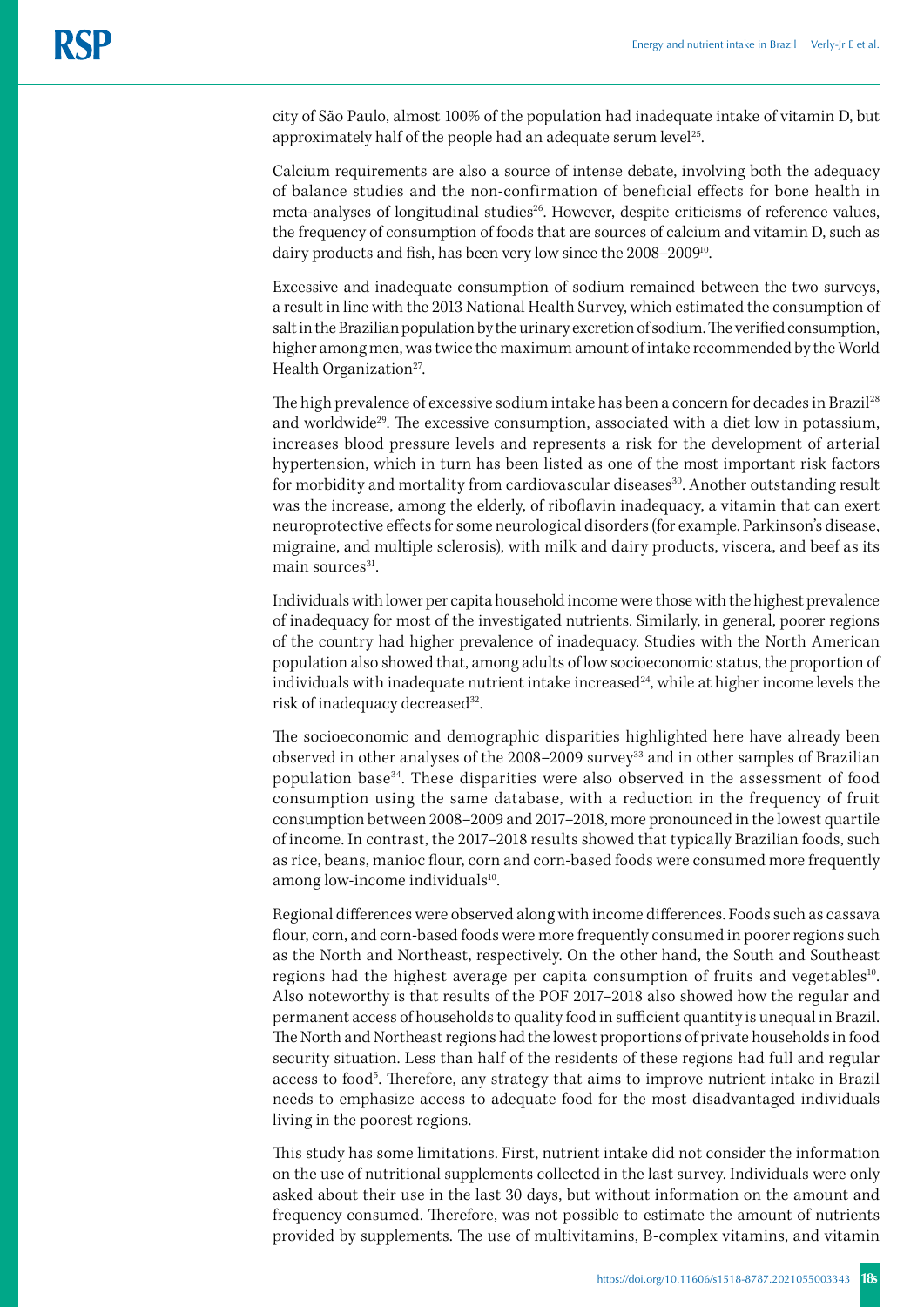C was reported by 11.1% of the population, ranging up to 19.5% in elderly women, and the use of calcium supplementation was reported by 4.6%, ranging up to 21.3%, also in elderly women.

The second limitation was the change in the collection method of food consumption, which makes it difficult to compare the two surveys. The change occurred because validation studies systematically showed that collection using computer-assisted R24h decreases the underreporting of energy, sodium, potassium, and protein<sup>35</sup>. Thus, it is believed the change has allowed for more accurate estimates. However, the underreporting of energy intake, common in the collection by R24h, probably led to an overestimated prevalence of inadequacy. However, as caloric intake was similar between both surveys (1,753 kcal in 2008–2009 and 1,748 kcal in 2017–2018), it is likely that the effect of this possible underreporting was similar.

The high and persistent prevalence of inadequacy verified in this study point to a nutritionally deficient diet, in a context of global syndemic of obesity, malnutrition, and climate change<sup>36</sup>. Given this scenario, FAO recognizes the challenge of combating poor nutrition in all its forms, including malnutrition, specific nutritional deficiencies, overweight, obesity, and food-related CNCD37.

In Brazil, access to adequate food as a right is provided for by law<sup>38</sup> and incorporated into the Federal Constitution<sup>39</sup>. From this perspective, physical and economic access to food must ensure not only sufficient food, but also adequate nutrition. However, as shown here, nutrient intake has been inadequate among Brazilians.

## **CONCLUSION**

High prevalence of inadequate nutrient intakes and excessive sodium intake were found in both surveys. The prevalence of inadequacy changes according to sociodemographic variables, increasing among individuals in the lowest income strata and in the poorest regions of the country.

## **REFERENCES**

- 1. Afshin A, Sur PJ, Fay KA, Cornaby L, Ferrara G, Salama JS, et al; GBD 2017 Diet Collaborators. Health effects of dietary risks in 195 countries, 1990-2017: a systematic analysis for the Global Burden of Disease Study 2017. Lancet. 2019;393(10184):1958-72[.](https://doi.org/10.1016/S0140-6736(19)30041-8)  [https://doi.org/10.1016/S0140-6736\(19\)30041-8](https://doi.org/10.1016/S0140-6736(19)30041-8)
- 2. Food and Agriculture Organization; International Fund for Agricultural Development; United Nations International Children's Emergency Fund; World Food Programme; World Health Organization. The State of Food Security and Nutrition in the World, 2020: transforming food systems for affordable healthy diets. Rome (IT): FAO; 2020.
- 3. United Nations, Department of Economic and Social Affairs. The Millennium Development Goals Report 2015. New York: UN; 2015 [cited 2021 Mar 9]. Available from: https://www.un.org/development/desa/publications/mdg-report-2015.html
- 4. Instituto Brasileiro de Geografia e Estatística, Diretoria de Pesquisas, Coordenação de Trabalho e Rendimento. Pesquisa Nacional de Saúde, 2019: atenção primária à saúde e informações antropométricas: Brasil. Rio de Janeiro: IBGE; 2020 [cited 2020 Out 29]. Available from: https://biblioteca.ibge.gov.br/visualizacao/livros/liv101758.pdf
- 5. Instituto Brasileiro de Geografia e Estatística, Diretoria de Pesquisas, Coordenação de Trabalho e Rendimento. Pesquisa de Orçamentos Familiares 2017-2018: análise da segurança alimentar no Brasil. Rio de Janeiro: IBGE; 2020 [cited 2020 Oct 29]. Available from: <https://biblioteca.ibge.gov.br/visualizacao/livros/liv101749.pdf>
- 6. Segal L, Opie RS. A nutrition strategy to reduce the burden of diet related disease: access to dietician services must complement population health approaches. Front Pharmacol. 2015;6:160. https://doi.org/10.3389/fphar.2015.00160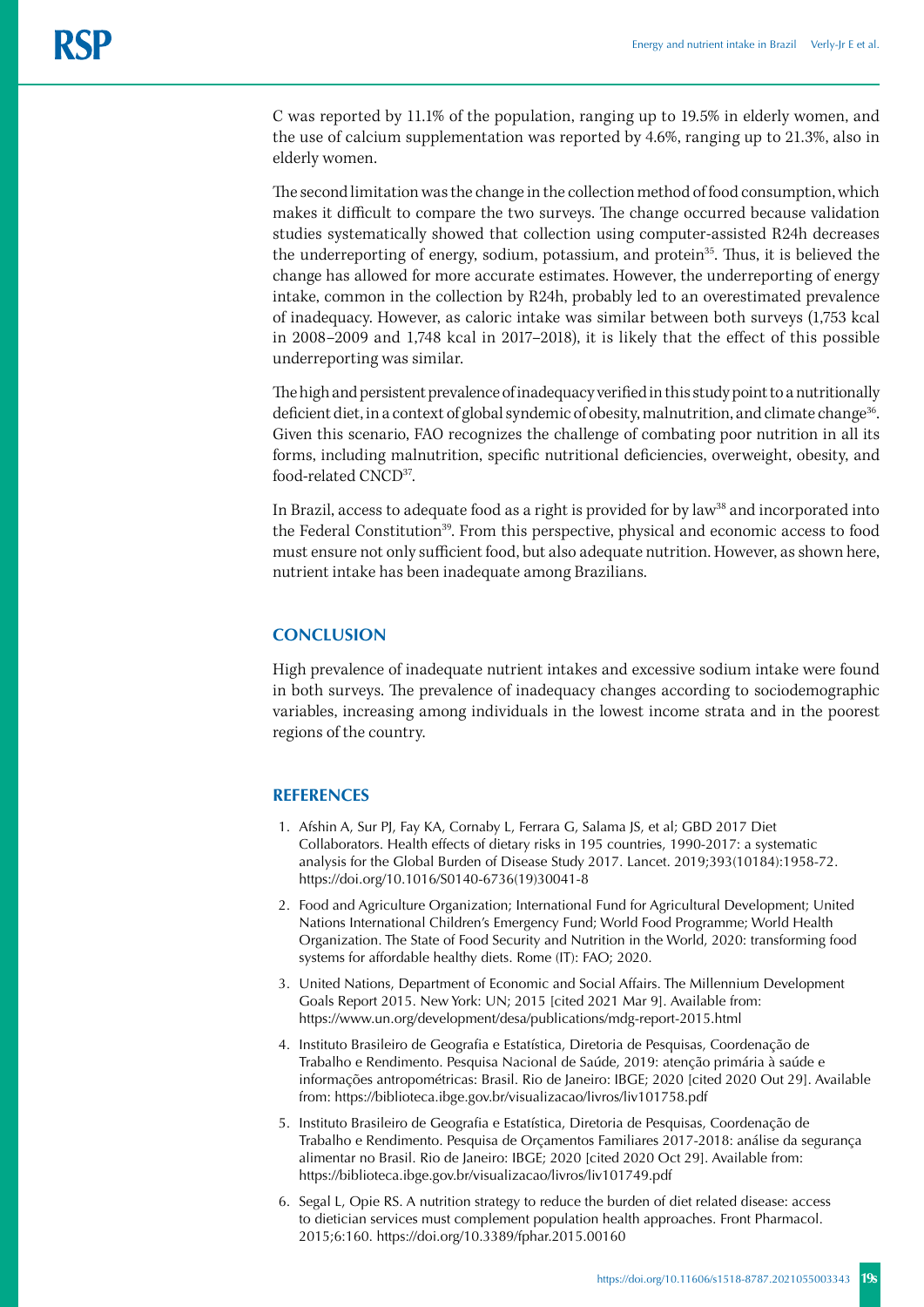- 7. Bourre JM. Effects of nutrients (in food) on the structure and function of the nervous system: update on dietary requirements for brain. Part 1: micronutrients. J Nutr Health Aging. 2006;10(5):377-85.
- 8. Tardy AL, Pouteau E, Marquez D, Yilmaz C, Scholey A. Vitamins and minerals for energy, fatigue and cognition: a narrative review of the biochemical and clinical evidence. Nutrients. 2020;12(1):228. https://doi.org/10.3390/nu12010228
- 9. European Food Safety Authority. Panel on Dietetic Products, Nutrition, and Allergies (NDA). Scientific opinion on principles for deriving and applying Dietary Reference Values. EFSA J. 2010;8(3):1458[. https://doi.org/10.2903/j.efsa.2010.1458](https://doi.org/10.2903/j.efsa.2010.1458)
- 10. Instituto Brasileiro de Geografia e Estatística, Diretoria de Pesquisas, Coordenação de Trabalho e Rendimento. Pesquisa de Orçamentos Familiares 2017-2018: análise do consumo alimentar pessoal no Brasil. Rio de Janeiro: IBGE; 2020 [cited 2020 Oct 29]. Available from: https://biblioteca.ibge.gov.br/visualizacao/livros/liv101742.pdf
- 11. Instituto Brasileiro de Geografia e Estatística, Diretoria de Pesquisas, Coordenação de Trabalho e Rendimento. Pesquisa de Orçamentos Familiares 2008-2009: análise do consumo alimentar pessoal no Brasil. Rio de Janeiro: IBGE; 2011 [cited 2020 Oct 29]. Available from: https://biblioteca.ibge.gov.br/visualizacao/livros/liv50063.pdf
- 12. Moshfegh AJ, Rhodes DG, Baer DJ, Murayi T, Clemens JC, Rumpler WV, et al. The US Department of Agriculture Automated Multiple-Pass Method reduces bias in the collection of energy intakes. Am J Clin Nutr. 2008;88(2):324-32. https://doi.org/10.1093/ajcn/88.2.324
- 13. Tabela Brasileira de Composição de Alimentos (TBCA). Versão 7.1. São Paulo: Universidade de São Paulo, Food Research Center; 2020 [cited 2020 Oct 29]. Available from: http://www.tbca.net.br
- 14. International Network of Food Data Systems. Standards and guidelines. Rome (IT): FAO; 2019 [cited 2020 Oct 29]. Available from: http://www.fao.org/infoods/infoods/standardsguidelines/en/
- 15. Tooze JA, Midthune D, Dodd KW, Freedman LS, Krebs-Smith SM, Subar AF, et al. A new statistical method for estimating the usual intake of episodically consumed foods with application to their distribution. J Am Diet Assoc. 2006;106(10):1575-87. https://doi.org/10.1016/j.jada.2006.07.003
- 16. Institute of Medicine (US), Subcommittee on Interpretation and Uses of Dietary Reference Intakes. Dietary Reference Intake: applications in dietary assessment. Washington, DC: National Academies Press; 2000. https://doi.org/10.17226/9956
- 17. National Academies of Sciences, Engineering, and Medicine; Health and Medicine Division; Food and Nutrition Board; Committee to Review the Dietary Reference Intakes for Sodium and Potassium. Dietary reference intakes for sodium and potassium. Washington, DC: National Academies Press; 2019. https://doi.org/10.17226/25353
- 18. Stover PJ, Garza C, Durga J, Field MS. Emerging concepts in nutrient needs. J Nutr. 2020;150 Suppl 1:2593S-601S. https://doi.org/10.1093/jn/nxaa117
- 19. Souza AM, Barufaldi LA, Abreu GA, Giannini DT, Oliveira CL, Santos MM, et al. ERICA: intake of macro and micronutrients of Brazilian adolescents. Rev Saude Publica. 2016;50 Suppl 1. https://doi.org/10.1590/s01518-8787.2016050006698
- 20. Institute of Medicine (US), Standing Committee on the Scientific Evaluation of Dietary Reference Intakes. Dietary reference intakes for calcium, phosphorus, magnesium, vitamin d, and fluoride. Washington (DC): National Academies Press; 1997. https://doi.org/10.17226/5776
- 21. Batista RMBF, Martins DE, Wajchenberg M, Lazaretti M, Puertas EB, Hayashi LF. Association between vitamin d levels and adolescent idiopathic scoliosis. Coluna/Columna. 2014;13(4):275-8. https://doi.org/10.1590/S1808-18512014130400432
- 22. Roman Viñas B, Ribas Barba L, Ngo J, Gurinovic M, Novakovic R, Cavelaars A, et al. Projected prevalence of inadequate nutrient intakes in Europe. Ann Nutr Metab. 2011;59(2-4):84-95. https://doi.org/10.1159/000332762
- 23. Beal T, Massiot E, Arsenault JE, Smith MR, Hijmans RJ. Global trends in dietary micronutrient supplies and estimated prevalence of inadequate intakes. PLoS One. 2017;12(4):e0175554. https://doi.org/10.1371/journal.pone.0175554
- 24. Han S, Wu L, Wang W, Li N, Wu X. Trends in dietary nutrients by demographic characteristics and BMI among US adults, 2003-2016. Nutrients. 2019;11(11):2617. https://doi.org/10.3390/nu11112617